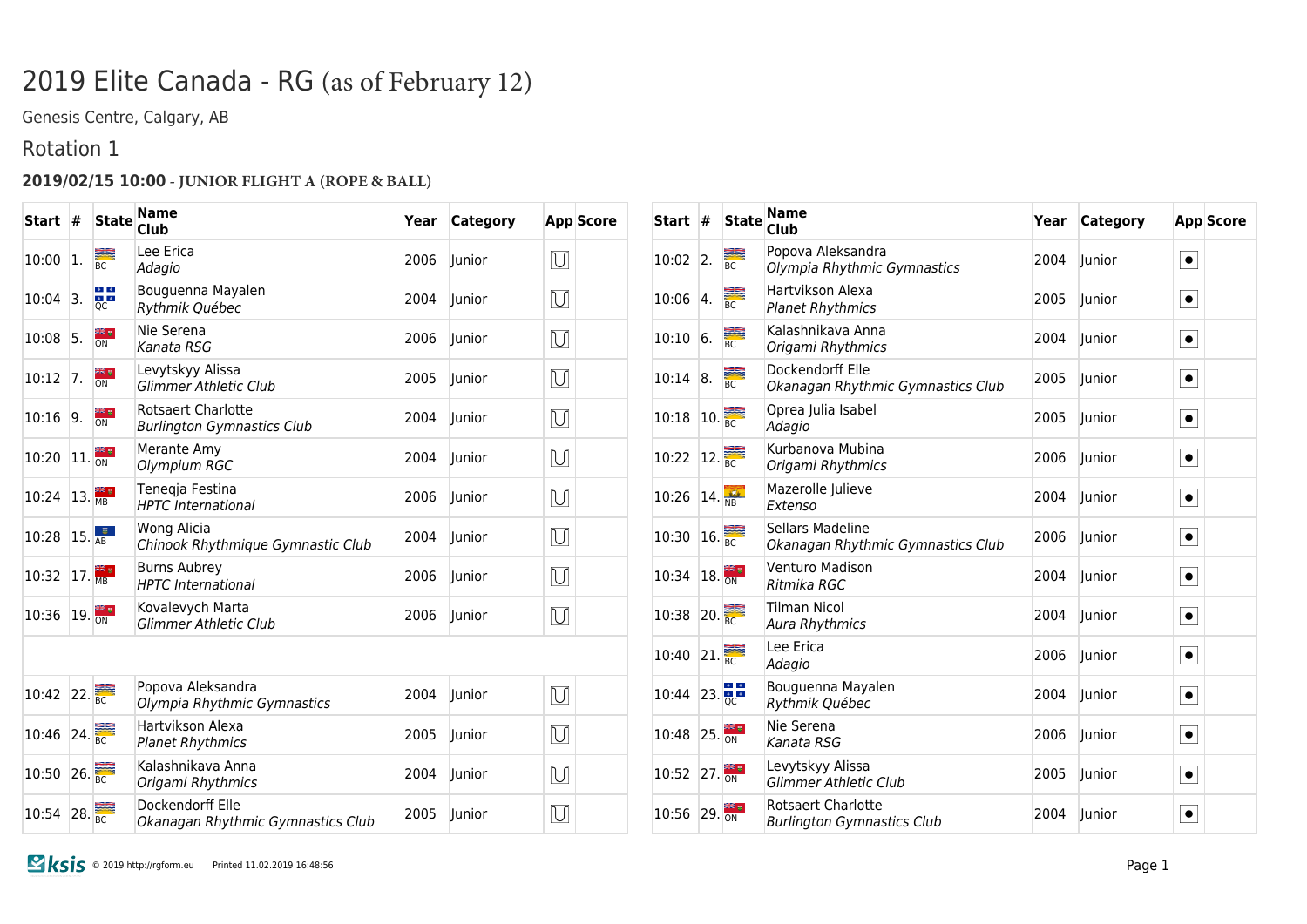| <b>Start</b> | #   | <b>State</b>       | <b>Name</b><br><b>Club</b>                            | Year | <b>Category</b> |                     | <b>App Score</b> |
|--------------|-----|--------------------|-------------------------------------------------------|------|-----------------|---------------------|------------------|
| 10:58        |     | 30.5               | Oprea Julia Isabel<br>Adagio                          | 2005 | <b>Junior</b>   | $\mathop{\text{U}}$ |                  |
| 11:02        |     | 32.                | Kurbanova Mubina<br>Origami Rhythmics                 | 2006 | Junior          | $\mathbb U$         |                  |
| 11:06        |     | $34. \frac{C}{NB}$ | Mazerolle Julieve<br>Extenso                          | 2004 | <b>Junior</b>   | U                   |                  |
| 11:10        |     | 36.                | Sellars Madeline<br>Okanagan Rhythmic Gymnastics Club | 2006 | <b>Junior</b>   | U                   |                  |
| 11:14        |     | 38.6               | Venturo Madison<br>Ritmika RGC                        | 2004 | <b>Junior</b>   | U                   |                  |
| 11:18        | 40. | $rac{1}{BC}$       | Tilman Nicol<br>Aura Rhythmics                        | 2004 | Junior          | Ul                  |                  |

| Start $#$                 | <b>State</b>       | <b>Name</b><br><b>Club</b>                       | Year | Category      |           | <b>App Score</b> |
|---------------------------|--------------------|--------------------------------------------------|------|---------------|-----------|------------------|
| 11:00                     | 31.5               | Merante Amy<br>Olympium RGC                      | 2004 | Junior        | $\bullet$ |                  |
| 11:04                     | 33. MB             | Tenegja Festina<br><b>HPTC</b> International     | 2006 | <b>Junior</b> | $\bullet$ |                  |
| 11:08                     | 35. $\frac{1}{AB}$ | Wong Alicia<br>Chinook Rhythmique Gymnastic Club | 2004 | <b>Junior</b> | $\bullet$ |                  |
| 11:12 37. $\frac{12}{MB}$ |                    | <b>Burns Aubrey</b><br><b>HPTC</b> International | 2006 | <b>Junior</b> | $\bullet$ |                  |
| 11:16 39.                 |                    | Kovalevych Marta<br><b>Glimmer Athletic Club</b> | 2006 | <b>Junior</b> | $\bullet$ |                  |

#### **2019/02/15 11:30 - JUNIOR FLIGHT B (ROPE & BALL)**

| Start | #           | <b>State</b>                | <b>Name</b><br>Club                                       | Year | Category       | <b>App Score</b>  |
|-------|-------------|-----------------------------|-----------------------------------------------------------|------|----------------|-------------------|
| 11:30 | 1.          | $\frac{1}{2}$ $\frac{1}{2}$ | Ribakov Emili<br>Viva RGC                                 | 2006 | Junior         | $\overline{U}$    |
| 11:34 | Β.          | $\frac{200}{200}$           | Savchenko Christina<br>Jusco RGC                          | 2005 | <b>Junior</b>  | $\overline{U}$    |
| 11:38 | 5.          | $+$ $+$<br>4.14<br>OC       | Savchenko Elizabeth<br>Questo RG                          | 2004 | Junior         | $\bigcup$         |
| 11:42 | 7.          | $\frac{2\pi}{2}$ w          | Tsakiridis Sianna<br>Glimmer Athletic Club                | 2005 | Junior         | $\overline{U}$    |
| 11:46 | 9.          | $\frac{200}{100}$           | Luo Ivy<br><b>York Stars RGC</b>                          | 2005 | <b>Junior</b>  | $\overline{U}$    |
| 11:50 |             | $11.\overline{on}$          | Medetbayeva Stephania<br>Kalev Estienne                   | 2004 | Junior         | $\overline{U}$    |
| 11:54 |             | 13.5c                       | Goyal Pari<br>Olympia Rhythmic Gymnastics                 | 2006 | Junior         | $\overline{U}$    |
| 11:58 |             | $15.$ MB                    | Pfeil Samantha<br><b>HPTC</b> International               | 2004 | <b>Ilunior</b> | $\overline{U}$    |
| 12:02 | 17.         | $\frac{1}{\sqrt{2}}$        | Shahbazian Suzanne<br>Questo RG                           | 2004 | Junior         | $\overline{U}$    |
| 12:06 | 19. $_{AB}$ |                             | Carvalho Gabriella<br><b>Edmonton Rhythmic Gymnastics</b> | 2004 | Junior         | $\overline{\cup}$ |

| Start | #     | <b>State</b>               | <b>Name</b><br><b>Club</b>                        | Year | Category          |           | <b>App Score</b> |
|-------|-------|----------------------------|---------------------------------------------------|------|-------------------|-----------|------------------|
| 11:32 | 2.    | $\frac{2\pi}{\pi}$         | Vivier Michel<br>Viva RGC                         | 2004 | <b>Junior</b>     | $\bullet$ |                  |
| 11:36 | 4.    | $\frac{2\pi}{2}$           | Beloventseva Ksenia<br>Trillium Rhythmic          | 2006 | <b>Junior</b>     | $\bullet$ |                  |
| 11:40 | 6.    | $rac{1}{BC}$               | Kuts Margaret<br>Olympia Rhythmic Gymnastics      | 2006 | <b>Junior</b>     | $\bullet$ |                  |
| 11:44 | 8.    | a≋ ∜<br>$\overline{ON}$    | Zhang Cynthia<br>Kanata RSG                       | 2005 | <b>Junior</b>     | $\bullet$ |                  |
| 11:48 |       | 10.16                      | Doucet Élodie<br>Extenso                          | 2006 | <b>Junior</b>     | $\bullet$ |                  |
| 11:52 |       | 12. $\frac{25}{5}$         | Pang Selena<br>Kanata RSG                         | 2006 | Junior            | $\bullet$ |                  |
| 11:56 |       | 14. $\frac{25}{5}$         | Trublina Veranika<br>Trillium Rhythmic            | 2005 | Junior            | $\bullet$ |                  |
| 12:00 | 16.   | 4.14<br>$rac{1}{\sqrt{C}}$ | Cocsanova Tatiana<br>Questo RG                    | 2004 | Junior            | $\bullet$ |                  |
| 12:04 | $-18$ | .≍ у                       | <del>Lianos Julia</del><br><del>Ritmika RGC</del> | 2004 | <del>Junior</del> | $\bullet$ |                  |
| 12:08 |       | 20. $\frac{125}{20}$       | Zagrubska Julia<br>York Stars RGC                 | 2006 | Junior            | $\bullet$ |                  |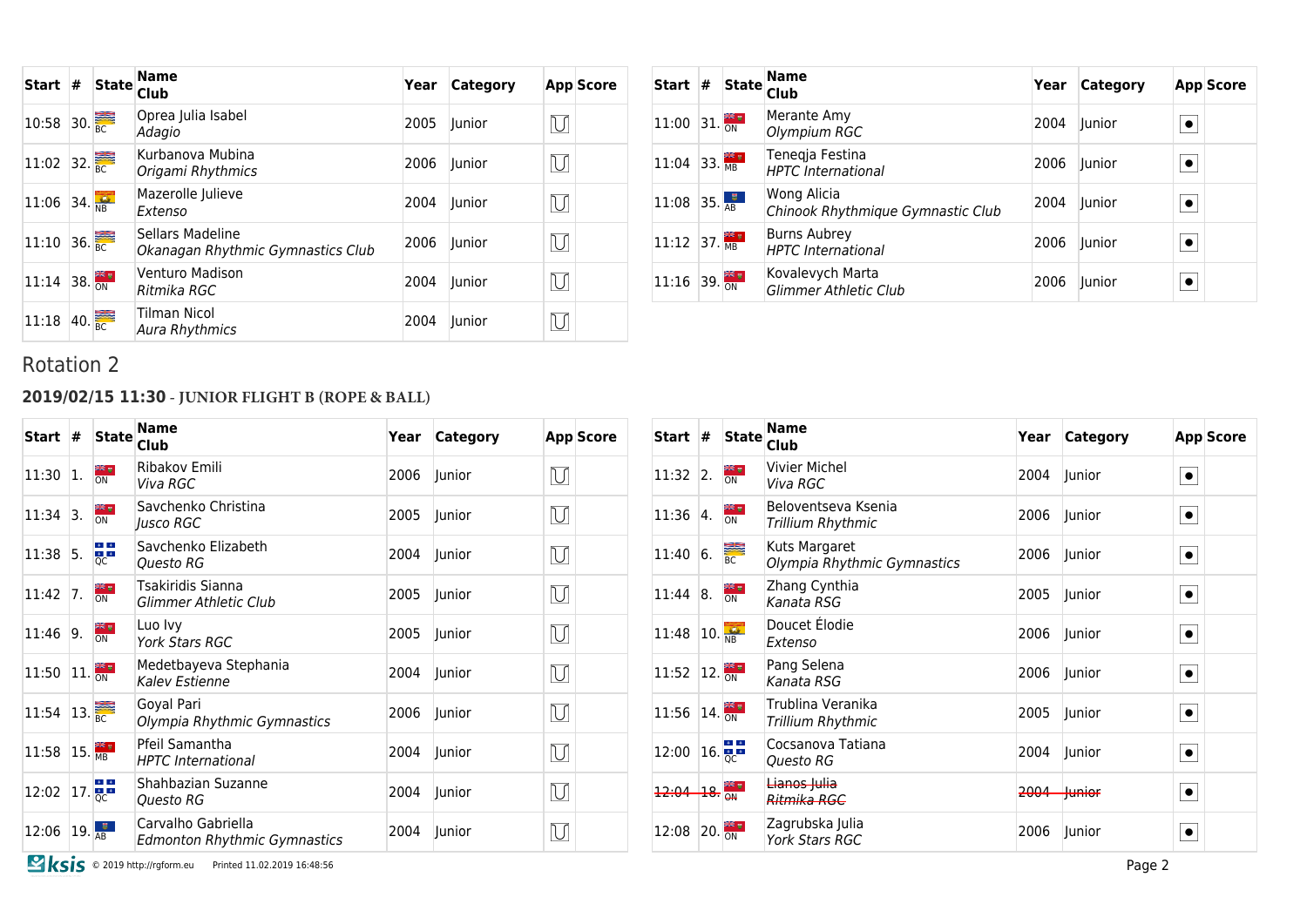| Start #                           |                   | <b>State</b> | Name<br>Club                                    | Year | Category      |           | <b>App</b> Score | Start #     | <b>State</b> | <b>Name</b><br><b>Club</b>                                | Year | Category      | <b>App</b> Score     |  |
|-----------------------------------|-------------------|--------------|-------------------------------------------------|------|---------------|-----------|------------------|-------------|--------------|-----------------------------------------------------------|------|---------------|----------------------|--|
|                                   |                   |              |                                                 |      |               |           |                  | 12:10 21.   |              | Ribakov Emili<br>Viva RGC                                 | 2006 | Junior        | $\bullet$            |  |
| 12:12 22.                         |                   |              | <b>Vivier Michel</b><br>Viva RGC                | 2004 | Junior        | $\cup$    |                  | $12:14$ 23. |              | Savchenko Christina<br>Jusco RGC                          | 2005 | <b>Junior</b> | $\boxed{\bullet}$    |  |
| 12:16 24.                         |                   |              | Beloventseva Ksenia<br><b>Trillium Rhythmic</b> | 2006 | Junior        | $\bigcup$ |                  | $12:18$ 25. |              | Savchenko Elizabeth<br>Questo RG                          | 2004 | <b>Junior</b> | $\bullet$            |  |
| 12:20 26.                         |                   |              | Kuts Margaret<br>Olympia Rhythmic Gymnastics    | 2006 | lunior        | $\bigcup$ |                  | 12:22 27.   |              | Tsakiridis Sianna<br><b>Glimmer Athletic Club</b>         | 2005 | Junior        | $\bullet$            |  |
| 12:24                             | 28. $\frac{1}{5}$ |              | Zhang Cynthia<br>Kanata RSG                     | 2005 | Junior        | $\bigcup$ |                  | 12:26 29.   |              | Luo Ivy<br><b>York Stars RGC</b>                          | 2005 | Junior        | $\bullet$            |  |
| $12:28$ 30.                       |                   |              | Doucet Élodie<br>Extenso                        | 2006 | Junior        | $\bigcup$ |                  | 12:30 31.   |              | Medetbayeva Stephania<br><b>Kalev Estienne</b>            | 2004 | Junior        | $\bullet$            |  |
| 12:32 32.                         |                   |              | Pang Selena<br>Kanata RSG                       | 2006 | <b>Junior</b> | $\bigcup$ |                  | $12:34$ 33. |              | Goyal Pari<br>Olympia Rhythmic Gymnastics                 | 2006 | Junior        | $\bullet$            |  |
| 12:36 34.                         |                   |              | Trublina Veranika<br>Trillium Rhythmic          | 2005 | Junior        | $\cup$    |                  | 12:38 35.   |              | Pfeil Samantha<br><b>HPTC</b> International               | 2004 | Junior        | $\overline{\bullet}$ |  |
| $12:40$ 36. $\frac{1}{\text{OC}}$ |                   | $4 - 4$      | Cocsanova Tatiana<br>Questo RG                  | 2004 | Junior        | $\bigcup$ |                  | 12:42 37.   | 4.14         | Shahbazian Suzanne<br>Questo RG                           | 2004 | Junior        | $\bullet$            |  |
| $12:44 - 38.$ $\frac{25}{9N}$     |                   |              | Lianos Julia<br>Ritmika RGC                     |      | $2004$ Junior | $\cup$    |                  | 12:46 39.   |              | Carvalho Gabriella<br><b>Edmonton Rhythmic Gymnastics</b> | 2004 | Junior        | $\bullet$            |  |
| 12:48                             | 40. $\frac{1}{5}$ |              | Zagrubska Julia<br>York Stars RGC               | 2006 | <b>Junior</b> | $\bigcup$ |                  |             |              |                                                           |      |               |                      |  |

**2019/02/15 13:30 - JR. DEVELOPMENT (5 RIBBONS), SR. DEVELOPMENT (4 CLUBS, 3 HOOPS), JR. FIG (5 HOOPS), SR. FIG (5 BALLS)**

| Start #                                                                                                                                            | <b>State</b>                | <b>Name</b><br><b>Club</b>                                   | Year   Category           | App            | <b>Score</b> | Start #                 |      | Name<br>$+$ $\vert$ State $\vert$ Club                  | Year           | Category                                | App |
|----------------------------------------------------------------------------------------------------------------------------------------------------|-----------------------------|--------------------------------------------------------------|---------------------------|----------------|--------------|-------------------------|------|---------------------------------------------------------|----------------|-----------------------------------------|-----|
|                                                                                                                                                    | $\frac{1}{\Delta R}$        | Cap City GC<br>Capital City Gymnastics                       | Senior Development        | 2 30           |              | 13:33 2. $\frac{12}{5}$ |      | Silhouettes of York Junior Group<br>Silhouettes of York | $\overline{0}$ | Junior Group of 5 - FIG $\overline{50}$ |     |
|                                                                                                                                                    |                             | Senior FIG group                                             |                           |                |              | 13:39 4.                |      | Adagio Junior Group<br>Adagio                           |                | Junior Group of 5 - FIG $\vert$ 50      |     |
|                                                                                                                                                    |                             | Grace Rhythmic Gymnastics 0<br>Club                          | Senior Group of 5 - FIG   | 5 <sub>o</sub> |              | 13:45 6. $\frac{12}{8}$ |      | Trillium Rhythmic<br><b>Trillium Rhythmic</b>           |                | Junior Group of 5 - FIG $\overline{50}$ |     |
|                                                                                                                                                    | $rac{1}{R}$                 | Adagio Senior Group<br>Adagio                                | Senior Group of 5 - FIG   | 5 <sub>•</sub> |              | $13:51$ 8.              | as 4 | Glimmer<br>Glimmer Athletic Club                        |                | Junior Group of 5 - FIG $\overline{50}$ |     |
|                                                                                                                                                    | $\frac{2\pi}{\pi}$          | Kalev Estienne Junior<br>Development Group<br>Kalev Estienne | <b>Iunior Development</b> | 5%             |              |                         |      |                                                         |                |                                         |     |
| $13:30$ 1.<br>Centre<br>$rac{1}{BC}$<br>$13:36$ 3.<br>$13:42$ 5.<br>$13:48$ 7.<br>$\mathbf{\mathbf{\mathbf{\Xi}}}$ ksis<br>© 2019 http://rgform.eu | Printed 11.02.2019 16:48:56 |                                                              |                           |                |              |                         |      |                                                         | Page 3         |                                         |     |

**Club Year Category App Score**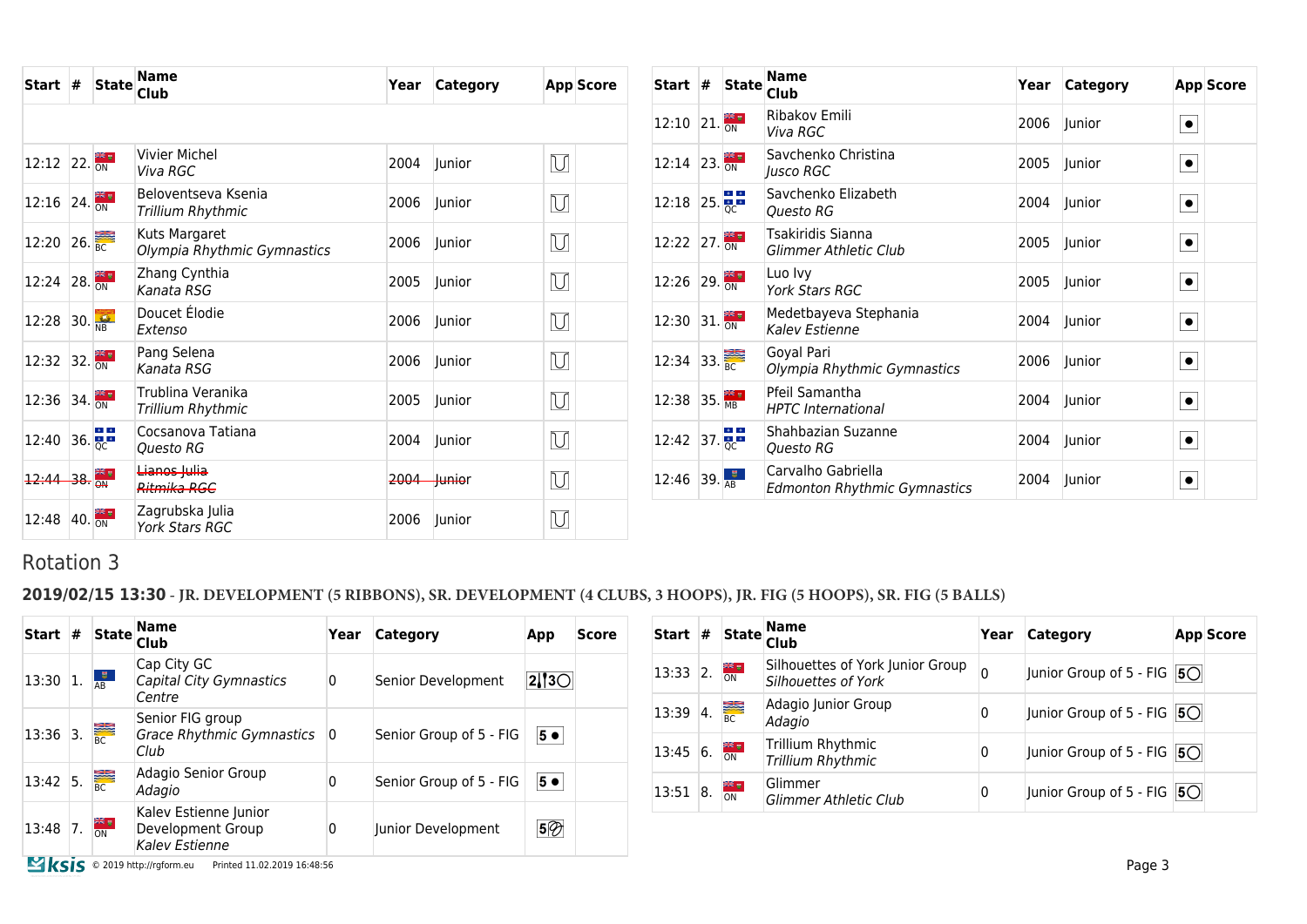#### **2019/02/15 14:00 - SENIOR FLIGHT A (HOOP & BALL)**

| Start # |    | <b>State</b>             | <b>Name</b><br><b>Club</b>                            | Year |        | <b>Category App Score</b> |
|---------|----|--------------------------|-------------------------------------------------------|------|--------|---------------------------|
| 14:00   | 1. | $\frac{25}{25}$          | Elias Jacklyne<br>Viva RGC                            | 2003 | Senior | $\overline{O}$            |
| 14:04   | 3. | $rac{1}{BC}$             | Salazar Karen<br><b>Aura Rhythmics</b>                | 2002 | Senior | $\overline{O}$            |
| 14:08   | 5. | $rac{1}{BC}$             | Moger Halle<br>Okanagan Rhythmic Gymnastics Club      | 2003 | Senior | $\overline{O}$            |
| 14:12   | 7. | an<br>Si                 | Dietrich Erin<br>Glimmer Athletic Club                | 2003 | Senior | $\overline{O}$            |
| 14:16   | 9. | AB                       | Regier Cadence<br>Capital City Gymnastics Centre      | 2003 | Senior | $\overline{O}$            |
| 14:20   |    | 11.5                     | <b>Rovers Madison</b><br><b>Glimmer Athletic Club</b> | 2000 | Senior | $\overline{O}$            |
| 14:24   |    | 13. $\frac{1}{AB}$       | Yun Sophia<br><b>Edmonton Rhythmic Gymnastics</b>     | 2003 | Senior | $\overline{O}$            |
| 14:28   |    | 15. $\frac{15}{20}$      | Vilenkin Stephanie<br><b>Trillium Rhythmic</b>        | 1998 | Senior | $\overline{O}$            |
| 14:32   |    | 17. $\frac{12.5}{10}$    | Rogers Sara<br>Mississauga Newnorth RGC               | 2001 | Senior | $\overline{O}$            |
| 14:36   |    | 19. $\frac{25}{5}$       | Lau Gladdens<br><b>York Stars RGC</b>                 | 2003 | Senior | $\overline{O}$            |
| 14:40   |    | $\sim$ 1 $\sim$<br>21.6C | Ivensky Yulia<br>Questo RG                            | 2003 | Senior | $\overline{O}$            |
| 14:44   |    | 23.5c                    | Cho-siksik Erin<br>Adagio                             | 2003 | Senior | $\overline{O}$            |
| 14:48   |    | 25. $\frac{314}{MB}$     | Richards Anna Belle<br><b>HPTC</b> International      | 2003 | Senior | $\overline{O}$            |
| 14:52   |    | 27. $\frac{5}{5}$        | Czemeres Tara<br>Wascana Rhythmic Gymnastics Club     | 2001 | Senior | $\overline{O}$            |
| 14:56   |    | 29. $\frac{125}{ON}$     | Dolic Iva<br>Missisauga Newnorth                      | 1995 | Senior | $\overline{O}$            |
| 15:00   |    | 31.5                     | Moreno Cecilia Jean<br>Adagio                         | 2002 | Senior | $\overline{O}$            |
| 15:04   |    | 33. $\frac{1}{ON}$       | Godovanny Alisa<br>Silhouettes of York                | 2002 | Senior | $\overline{O}$            |

| Start | #                  | <b>State</b>                        | <b>Name</b><br>Club                                      | Year | <b>Category App Score</b> |           |  |
|-------|--------------------|-------------------------------------|----------------------------------------------------------|------|---------------------------|-----------|--|
| 14:02 | 2.                 | <mark>채용 <sub>명</sub>.</mark><br>MB | Richards Anna Belle<br><b>HPTC</b> International         | 2003 | Senior                    | $\bullet$ |  |
| 14:06 | 4.                 | SK                                  | <b>Czemeres Tara</b><br>Wascana Rhythmic Gymnastics Club | 2001 | Senior                    | $\bullet$ |  |
| 14:10 | 6.                 | ¥≋ ®<br>ON                          | Dolic Iva<br>Missisauga Newnorth                         | 1995 | Senior                    | $\bullet$ |  |
| 14:14 | 8.                 | $rac{1}{BC}$                        | Moreno Cecilia Jean<br>Adagio                            | 2002 | Senior                    | $\bullet$ |  |
| 14:18 |                    | $10.5^{\frac{9}{5}}$                | Godovanny Alisa<br>Silhouettes of York                   | 2002 | Senior                    | $\bullet$ |  |
| 14:22 |                    | $12. \frac{25}{5}$                  | Nadtotchii Masha<br>Silhouettes of York                  | 2002 | Senior                    | $\bullet$ |  |
| 14:26 |                    | $14.$ BC                            | Chan Jenna<br>Olympia Rhythmic Gymnastics                | 2003 | Senior                    | $\bullet$ |  |
| 14:30 |                    | $16. \frac{4}{AB}$                  | Cannard Lauryn<br>Capital City Gymnastics Centre         | 2002 | Senior                    | $\bullet$ |  |
| 14:34 |                    | 18. $\frac{18}{5}$                  | Ulanova Alexandra<br>Trillium Rhythmic                   | 2002 | Senior                    | $\bullet$ |  |
| 14:38 |                    | 20. $\frac{32.3}{MB}$               | Kurakin Anastasia<br><b>HPTC</b> International           | 2003 | Senior                    | $\bullet$ |  |
| 14:42 |                    | 22. $\frac{22}{10N}$                | Glaoubakh Kristina<br>Silhouettes of York                | 2002 | Senior                    | $\bullet$ |  |
| 14:46 |                    | 24. $\frac{24}{5}$                  | Elias Jacklyne<br>Viva RGC                               | 2003 | Senior                    | $\bullet$ |  |
| 14:50 |                    | 26.5c                               | Salazar Karen<br><b>Aura Rhythmics</b>                   | 2002 | Senior                    | $\bullet$ |  |
| 14:54 |                    | 28.5c                               | Moger Halle<br>Okanagan Rhythmic Gymnastics Club         | 2003 | Senior                    | $\bullet$ |  |
| 14:58 |                    | 30. $\frac{125}{20}$                | Dietrich Erin<br>Glimmer Athletic Club                   | 2003 | Senior                    | $\bullet$ |  |
| 15:02 | 32. $\frac{1}{AB}$ |                                     | Regier Cadence<br>Capital City Gymnastics Centre         | 2003 | Senior                    | $\bullet$ |  |
| 15:06 | 34.0 <sub>ON</sub> |                                     | <b>Rovers Madison</b><br><b>Glimmer Athletic Club</b>    | 2000 | Senior                    | $\bullet$ |  |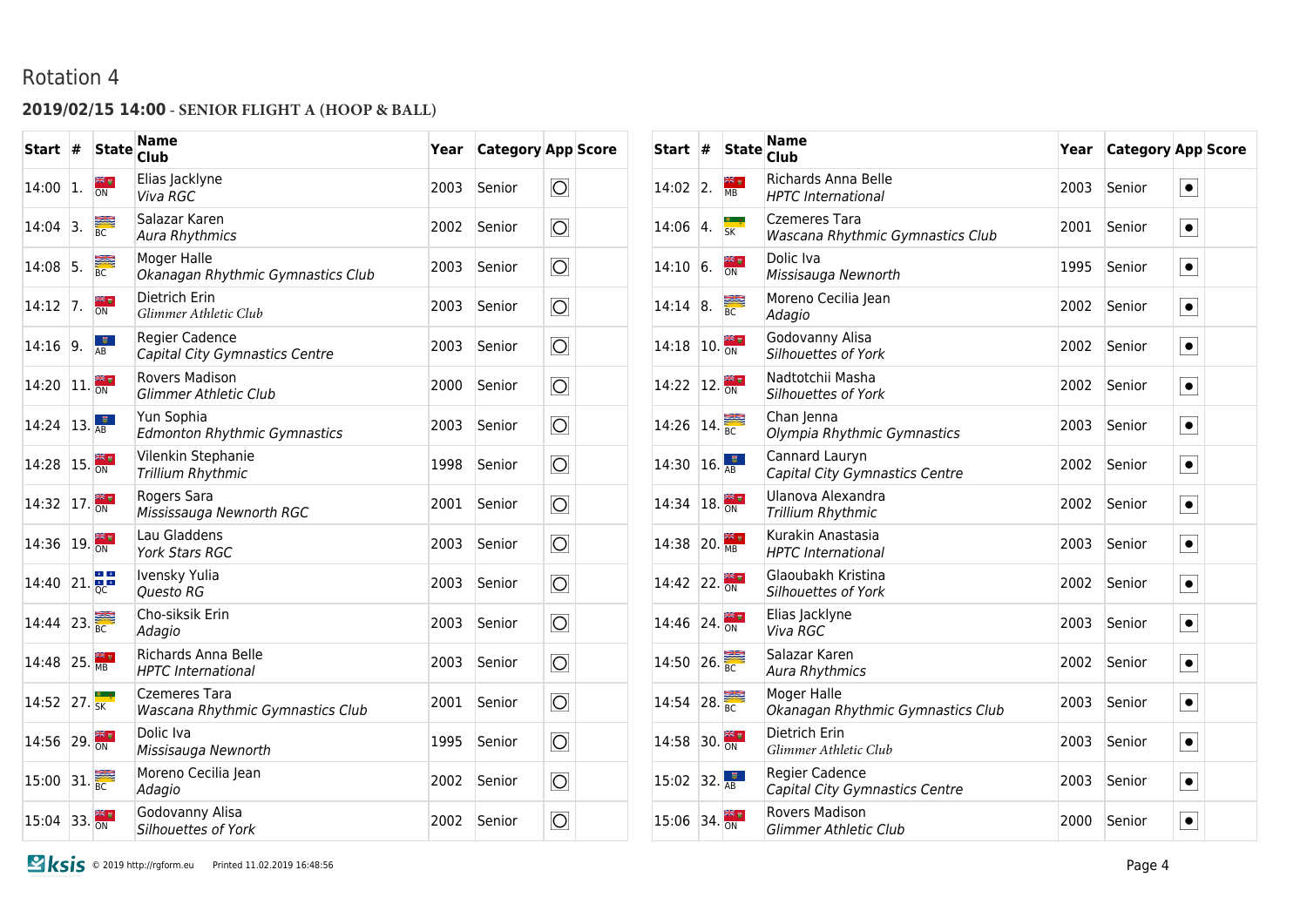| Start $#$                                     |  | Name<br>- <b>State</b> Club                      | Year | <b>Category App Score</b> |                | Start $#$                   |  | Name<br>$\div$ State Club                         | Year | <b>Category App Score</b> |                      |  |
|-----------------------------------------------|--|--------------------------------------------------|------|---------------------------|----------------|-----------------------------|--|---------------------------------------------------|------|---------------------------|----------------------|--|
| $15:08$ 35. $\frac{144 \text{ m}}{\text{ON}}$ |  | Nadtotchii Masha<br>Silhouettes of York          | 2002 | Senior                    | $\overline{O}$ | $15:10$ 36. $\frac{1}{AB}$  |  | Yun Sophia<br><b>Edmonton Rhythmic Gymnastics</b> | 2003 | Senior                    | $\bullet$            |  |
| $15:12$ 37.                                   |  | Chan Jenna<br>Olympia Rhythmic Gymnastics        | 2003 | Senior                    | $\overline{O}$ | $15:14$ 38. $\frac{14}{20}$ |  | Vilenkin Stephanie<br>Trillium Rhythmic           | 1998 | Senior                    | $\overline{\bullet}$ |  |
| $15:16$ 39. $\frac{3}{48}$                    |  | Cannard Lauryn<br>Capital City Gymnastics Centre | 2002 | Senior                    | $\overline{O}$ | 15:18 40.                   |  | Rogers Sara<br>Mississauga Newnorth RGC           | 2001 | Senior                    | $\overline{\bullet}$ |  |
| 15:20 41.                                     |  | Ulanova Alexandra<br>Trillium Rhythmic           | 2002 | Senior                    | $\overline{O}$ | 15:22 42.                   |  | Lau Gladdens<br><b>York Stars RGC</b>             | 2003 | Senior                    | $\bullet$            |  |
| $15:24$ 43.                                   |  | Kurakin Anastasia<br><b>HPTC</b> International   | 2003 | Senior                    | $\overline{O}$ | $15:26$ 44.                 |  | Ivensky Yulia<br>Questo RG                        | 2003 | Senior                    | $\bullet$            |  |
| 15:28 45.                                     |  | Glaoubakh Kristina<br>Silhouettes of York        | 2002 | Senior                    | $\overline{O}$ | $15:30$ 46.                 |  | Cho-siksik Erin<br>Adagio                         | 2003 | Senior                    | $\bullet$            |  |

#### **2019/02/15 15:45 - SENIOR FLIGHT B (HOOP & BALL)**

| <b>Start</b> | #   | <b>State</b>                                 | <b>Name</b><br><b>Club</b>                            | Year | <b>Category App Score</b> |                    |  | Start       | #  | <b>State</b>            |
|--------------|-----|----------------------------------------------|-------------------------------------------------------|------|---------------------------|--------------------|--|-------------|----|-------------------------|
| 15:45        | 1.  | <sub>ਸਵ</sub> ੈ<br>≌                         | Perfileva Alina<br>Kalev Estienne                     | 2003 | Visitor                   | $\overline{O}$     |  | $15:47 - 2$ |    | $\odot$<br>KGZ          |
| 15:49        | 3.  | $rac{1}{BC}$                                 | Krivchun Pauline<br><b>Planet Rhythmics</b>           | 2003 | Senior                    | $\overline{O}$     |  | 15:51       | 4. | झह <sub>ध</sub> ।<br>MB |
| $15:53$ 5.   |     | $\frac{2\pi}{\pi}$                           | Helbin Izabella<br>Silhouettes of York                | 2003 | Senior                    | $\overline{O}$     |  | 15:55       | 6. | ON<br><sub>Hiế</sub> r  |
| 15:57        | 7.  | $\begin{array}{c} \bullet \\ AB \end{array}$ | Boeckx Karina<br>Chinook Rhythmique Gymnastic Club    | 2003 | Senior                    | $\overline{O}$     |  | $15:59$ 8.  |    | MB<br>MB                |
| 16:01        | 9.  | a≋ ∜<br>$\overline{ON}$                      | Mcalpine Callan<br>Jusco RGC                          | 2003 | Senior                    | $\overline{O}$     |  | 16:03       |    | 10.5                    |
| 16:05        | 11. | $rac{1}{\sqrt{2}}$                           | Chtrevenskii Alexandra<br>Questo RG                   | 2001 | Senior                    | $\overline{O}$     |  | 16:07       |    | 12. $\frac{12}{20}$     |
| 16:09        |     | 13.78                                        | El Shorafa Nagham<br>Olympium RGC                     | 2003 | Senior                    | $\overline{\circ}$ |  | 16:11       |    | 14.8                    |
| 16:13        |     | $15.$ $\frac{12.6}{MB}$                      | <b>Francis Grace</b><br><b>HPTC</b> International     | 2002 | Senior                    | $\overline{O}$     |  | 16:15       |    | 16.5                    |
| 16:17        |     | 17.5                                         | Haldane Isabella<br>Okanagan Rhythmic Gymnastics Club | 2003 | Senior                    | $\overline{O}$     |  | 16:19       |    | 18. $\frac{18}{5}$      |
| 16:21        | 19. | $\frac{2\pi}{\pi}$                           | Uchida Katherine<br>Jusco RGC                         | 1999 | Senior                    | $\overline{O}$     |  | 16:23       |    | 20.5c                   |

| Start              | #                  | <b>State</b>                 | <b>Name</b><br>Club                                              | Year            | <b>Category App Score</b> |           |  |
|--------------------|--------------------|------------------------------|------------------------------------------------------------------|-----------------|---------------------------|-----------|--|
| <del>15:47 -</del> | -2.                | $\circ$<br>KGZ               | <del>Ashimova Saule</del><br><b>Edmonton Rhythmic Gymnastics</b> | <del>2003</del> | Visitor                   | $\bullet$ |  |
| 15:51              | 4.                 | ye <sup>a</sup><br><b>MB</b> | Purdie Alexys<br><b>HPTC</b> International                       | 2002            | Senior                    | $\bullet$ |  |
| 15:55              | 6.                 | $\frac{2\pi}{2}$             | Garcia Natalie<br>Mississauga Newnorth RGC                       | 2003            | Senior                    | $\bullet$ |  |
| 15:59              | 8.                 | ≋na <sup>a</sup><br>MB       | Yarema Alexandra<br><b>HPTC</b> International                    | 2002            | Senior                    | $\bullet$ |  |
| 16:03              |                    | 10.5                         | Walter Hannah<br><b>Kalev Estienne</b>                           | 1993            | Senior                    | $\bullet$ |  |
| 16:07              |                    | 12. $\frac{12.54}{10}$       | Miller Haley<br>Kanata RSG                                       | 2003            | Senior                    | $\bullet$ |  |
| 16:11              | 14.                |                              | Andreotti Jaedyn<br>Okanagan Rhythmic Gymnastics Club            | 2002            | Senior                    | $\bullet$ |  |
| 16:15              | 16.                | $\frac{2\pi}{100}$           | Trushkina Alina<br>Trillium Rhythmic                             | 2002            | Senior                    | $\bullet$ |  |
| 16:19              | 18. $\frac{25}{5}$ |                              | Assadoullaev Gabrielle<br>York Stars RGC                         | 2001            | Senior                    | $\bullet$ |  |
| 16:23              | 20.                | $rac{1}{BC}$                 | <b>Bernard Emily</b><br><b>Aura Rhythmics</b>                    | 2003            | Senior                    | ٠         |  |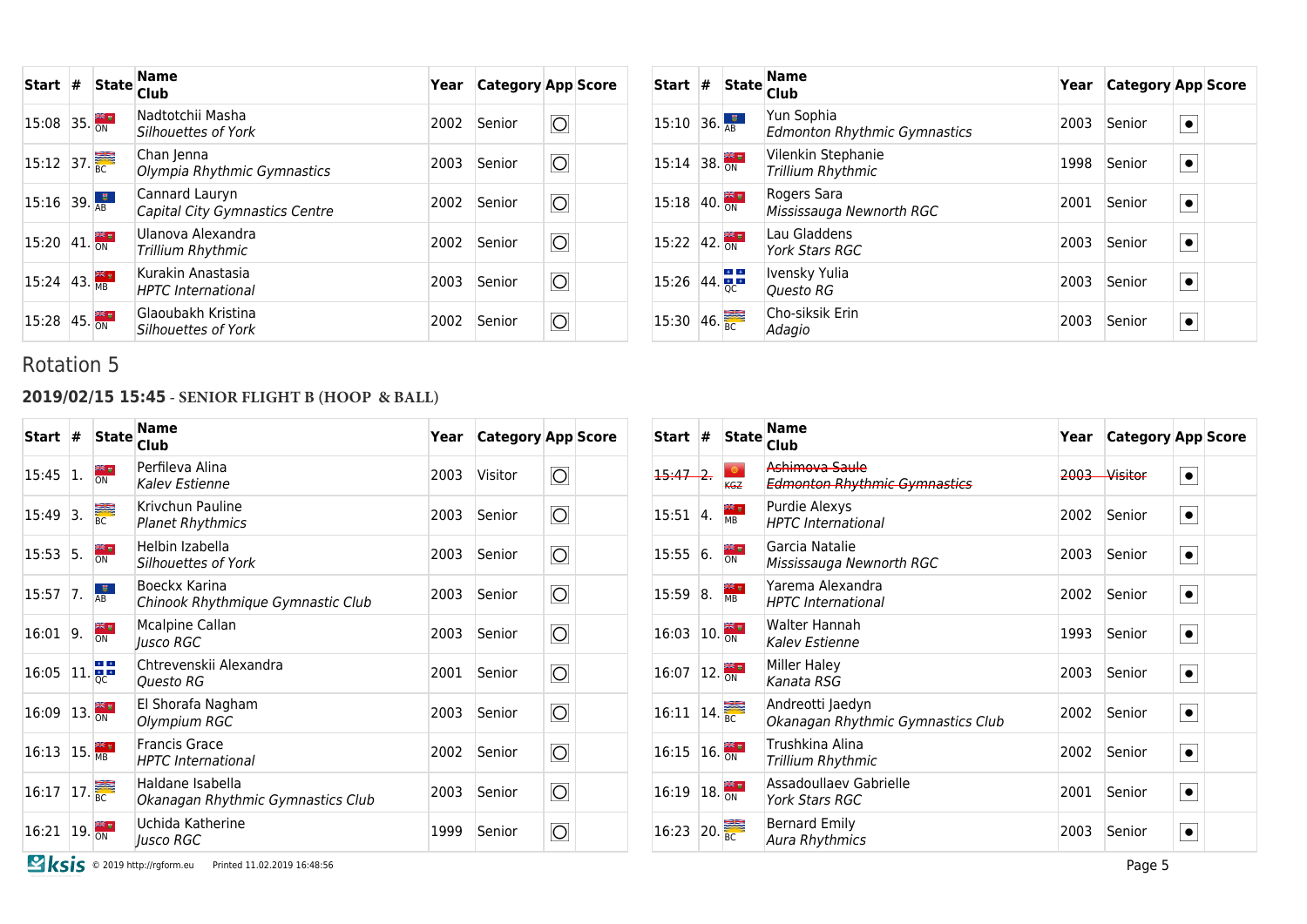| Start # State                |                    | <b>Name</b><br><b>Club</b>                            | Year | <b>Category App Score</b> |                | Start # State            |       | <b>Name</b><br><b>Club</b>                            | Year | <b>Category App Score</b> |                          |  |
|------------------------------|--------------------|-------------------------------------------------------|------|---------------------------|----------------|--------------------------|-------|-------------------------------------------------------|------|---------------------------|--------------------------|--|
| 16:25 21.                    |                    | Shanko Anastasia<br><b>Trillium Rhythmic</b>          | 2000 | Senior                    | $\overline{O}$ | 16:27 22.                |       | Crane Sophie<br>Jusco RGC                             | 2002 | Senior                    | $\left  \bullet \right $ |  |
| 16:29 23.                    |                    | Stolys Nicole<br>York Stars RGC                       | 2000 | Senior                    | $\overline{O}$ | 16:31 24.                |       | Perfileva Alina<br><b>Kalev Estienne</b>              | 2003 | Visitor                   | $\bullet$                |  |
| $16:33 - 25$                 | KGZ                | Ashimova Saule<br><b>Edmonton Rhythmic Gymnastics</b> |      | 2003 Visitor              | $\overline{O}$ | $16:35$ 26.              |       | Krivchun Pauline<br><b>Planet Rhythmics</b>           | 2003 | Senior                    | $\bullet$                |  |
| 16:37 27.                    |                    | Purdie Alexys<br><b>HPTC</b> International            | 2002 | Senior                    | $\overline{O}$ | 16:39 28.                |       | Helbin Izabella<br>Silhouettes of York                | 2003 | Senior                    | $\left  \bullet \right $ |  |
| 16:41 29. $\frac{12}{5}$     |                    | Garcia Natalie<br>Mississauga Newnorth RGC            | 2003 | Senior                    | $\overline{O}$ | 16:43 30. $\frac{1}{AB}$ |       | Boeckx Karina<br>Chinook Rhythmique Gymnastic Club    | 2003 | Senior                    | $\bullet$                |  |
| 16:45 31.                    |                    | Yarema Alexandra<br><b>HPTC</b> International         | 2002 | Senior                    | $\overline{O}$ | 16:47 32.                |       | Mcalpine Callan<br><b>Jusco RGC</b>                   | 2003 | Senior                    | $\bullet$                |  |
| $16:49$ 33. $\frac{144}{60}$ |                    | <b>Walter Hannah</b><br><b>Kalev Estienne</b>         | 1993 | Senior                    | $\overline{O}$ | 16:51 34.                | $+ +$ | Chtrevenskii Alexandra<br>Questo RG                   | 2001 | Senior                    | e                        |  |
| 16:53 35.                    |                    | Miller Haley<br>Kanata RSG                            | 2003 | Senior                    | $\overline{O}$ | 16:55 36.                |       | El Shorafa Nagham<br>Olympium RGC                     | 2003 | Senior                    | $\bullet$                |  |
| 16:57 37.                    |                    | Andreotti Jaedyn<br>Okanagan Rhythmic Gymnastics Club | 2002 | Senior                    | $\overline{O}$ | $16:59$ 38.              |       | <b>Francis Grace</b><br><b>HPTC</b> International     | 2002 | Senior                    | $\bullet$                |  |
| 17:01 39. $\frac{17}{6N}$    |                    | Trushkina Alina<br><b>Trillium Rhythmic</b>           | 2002 | Senior                    | $\overline{O}$ | 17:03 40.                |       | Haldane Isabella<br>Okanagan Rhythmic Gymnastics Club | 2003 | Senior                    | $\bullet$                |  |
| 17:05 41.                    |                    | Assadoullaev Gabrielle<br>York Stars RGC              | 2001 | Senior                    | $\overline{O}$ | 17:07 42.                |       | Uchida Katherine<br>Jusco RGC                         | 1999 | Senior                    | $\bullet$                |  |
| 17:09 43.                    |                    | <b>Bernard Emily</b><br>Aura Rhythmics                | 2003 | Senior                    | $\overline{O}$ | 17:11 44.                |       | Shanko Anastasia<br>Trillium Rhythmic                 | 2000 | Senior                    | $\bullet$                |  |
| 17:13                        | 45. $\frac{25}{5}$ | Crane Sophie<br>Jusco RGC                             | 2002 | Senior                    | $\overline{O}$ | 17:15 46.                |       | Stolys Nicole<br>York Stars RGC                       | 2000 | Senior                    | $\left  \bullet \right $ |  |

### **2019/02/15 18:00 - NOVICE GROUP (5 HOOPS)**

|       |          | Start # State Name            | Year | Category          | <b>App Score</b> |
|-------|----------|-------------------------------|------|-------------------|------------------|
| 18:00 | BC<br>BC | Adagio Novice Group<br>Adagio |      | Novice Group of 5 | $\overline{5O}$  |

# Rotation 7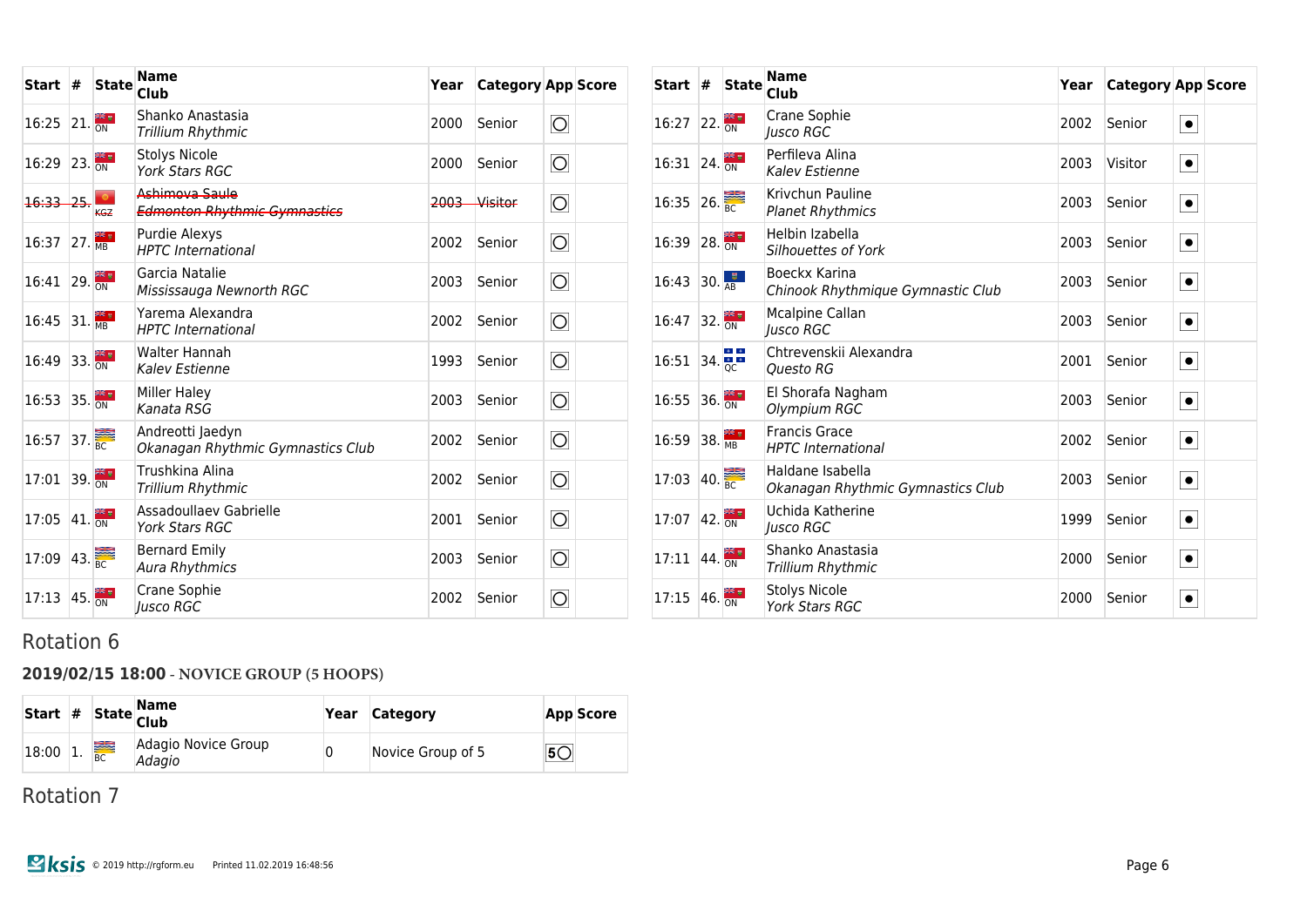#### **2019/02/15 18:05 - NOVICE (FREE & BALL)**

| Start | #  | <b>State</b>                | Name<br>Club                                        | Year | Category      | <b>App Score</b> |
|-------|----|-----------------------------|-----------------------------------------------------|------|---------------|------------------|
| 18:05 | 1. | $rac{1}{BC}$                | Cameron Mishra<br>Okanagan Rhythmic Gymnastics Club | 2007 | Novice        |                  |
| 18:09 | 3. | $\frac{1}{2}$ $\frac{1}{2}$ | Huseynov Emily<br>Trillium Rhythmic                 | 2007 | Novice        |                  |
| 18:13 | 5. | <mark>u .<br/>Sk</mark>     | Czemeres Karlee<br>Wascana Rhythmic Gymnastics Club | 2007 | Novice        |                  |
| 18:17 | 7. | BC                          | Moe Elizabeth<br>Olympia Rhythmic Gymnastics        | 2007 | Novice        |                  |
| 18:21 | 9. | ≔.<br>$\overline{ON}$       | Leiderdrut Julia<br>Jusco RGC                       | 2007 | Novice        |                  |
| 18:25 |    | 11.                         | Cao Si Yuan<br>Questo RG                            | 2007 | Novice        |                  |
| 18:29 |    | 13.5c                       | Piskunova Liza<br>Origami Rhythmics                 | 2007 | Novice        |                  |
| 18:33 |    | $15.$ $\frac{25}{20}$       | Tarek Elgendy Lela<br>Glimmer Athletic Club         | 2007 | Novice        |                  |
| 18:37 |    | 17. $\frac{312}{20}$        | Wang Phoebe<br>York Stars RGC                       | 2007 | Novice        |                  |
| 18:41 |    | $19.$ $\frac{25}{20}$       | Mechkova Maria<br><b>Toronto Aspirals</b>           | 2007 | Novice        |                  |
| 18:45 |    | $21.$ $\frac{24}{10}$       | Agnew Keira<br>Kanata RSG                           | 2007 | Novice        |                  |
| 18:49 |    | 23.5c                       | Tang Lily<br>Adagio                                 | 2007 | Novice        |                  |
| 18:53 |    | 25. $\frac{25}{20}$         | Sokolova Maria<br>Kanata RSG                        | 2007 | Novice        |                  |
|       |    |                             |                                                     |      |               |                  |
| 18:59 |    | 28.5c                       | Ching Natalie<br>Adagio                             | 2007 | Novice        |                  |
| 19:03 |    | 30.5 <sup>2</sup>           | Sakata Tsubaki<br>Olympia Rhythmic Gymnastics       | 2007 | Novice        |                  |
| 19:07 |    | 32. $\frac{1}{ON}$          | Kamenetsky Karina<br><b>Kelev Estienne</b>          | 2007 | <b>Novice</b> |                  |
| 19:11 |    | 34. $\frac{1}{ON}$          | Popov Keira<br>Ritmika RGC                          | 2007 | Novice        |                  |

| Start | #  | <b>State</b>                                                                                                                                                                                                                                                                                                        | <b>Name</b><br>Club                                        | Year | Category | <b>App Score</b> |
|-------|----|---------------------------------------------------------------------------------------------------------------------------------------------------------------------------------------------------------------------------------------------------------------------------------------------------------------------|------------------------------------------------------------|------|----------|------------------|
| 18:07 | 2. | ON<br><sub>Sig</sub>                                                                                                                                                                                                                                                                                                | Tarek Elgendy Lela<br><b>Glimmer Athletic Club</b>         | 2007 | Novice   | $\bigcup$        |
| 18:11 | 4. | ≔,<br>$\overline{ON}$                                                                                                                                                                                                                                                                                               | Wang Phoebe<br>York Stars RGC                              | 2007 | Novice   | $\overline{U}$   |
| 18:15 | 6. | $\frac{1}{2}$ $\frac{1}{2}$                                                                                                                                                                                                                                                                                         | Mechkova Maria<br><b>Toronto Aspirals</b>                  | 2007 | Novice   | $\overline{U}$   |
| 18:19 | 8. | $\frac{1}{2}$ $\frac{1}{2}$ $\frac{1}{2}$ $\frac{1}{2}$ $\frac{1}{2}$ $\frac{1}{2}$ $\frac{1}{2}$ $\frac{1}{2}$ $\frac{1}{2}$ $\frac{1}{2}$ $\frac{1}{2}$ $\frac{1}{2}$ $\frac{1}{2}$ $\frac{1}{2}$ $\frac{1}{2}$ $\frac{1}{2}$ $\frac{1}{2}$ $\frac{1}{2}$ $\frac{1}{2}$ $\frac{1}{2}$ $\frac{1}{2}$ $\frac{1}{2}$ | Agnew Keira<br>Kanata RSG                                  | 2007 | Novice   | $\overline{U}$   |
| 18:23 |    | 10.                                                                                                                                                                                                                                                                                                                 | <b>Tang Lily</b><br>Adagio                                 | 2007 | Novice   | $\overline{U}$   |
| 18:27 |    | 12. $\frac{25}{5}$                                                                                                                                                                                                                                                                                                  | Sokolova Maria<br>Kanata RSG                               | 2007 | Novice   | $\overline{U}$   |
| 18:31 |    | 14.                                                                                                                                                                                                                                                                                                                 | Cameron Mishra<br>Okanagan Rhythmic Gymnastics Club        | 2007 | Novice   | $\overline{U}$   |
| 18:35 |    | 16. $\frac{25}{5}$                                                                                                                                                                                                                                                                                                  | Huseynov Emily<br>Trillium Rhythmic                        | 2007 | Novice   | $\overline{U}$   |
| 18:39 |    | 18.5k                                                                                                                                                                                                                                                                                                               | <b>Czemeres Karlee</b><br>Wascana Rhythmic Gymnastics Club | 2007 | Novice   | $\overline{U}$   |
| 18:43 |    | 20.5c                                                                                                                                                                                                                                                                                                               | Moe Elizabeth<br>Olympia Rhythmic Gymnastics               | 2007 | Novice   | $\overline{U}$   |
| 18:47 |    | 22. $\frac{25}{6N}$                                                                                                                                                                                                                                                                                                 | Leiderdrut Julia<br>Jusco RGC                              | 2007 | Novice   | $\overline{U}$   |
| 18:51 |    | $+ 1 +$<br>24.60                                                                                                                                                                                                                                                                                                    | Cao Si Yuan<br>Questo RG                                   | 2007 | Novice   | $\overline{U}$   |
| 18:55 |    | $26.$ <sub>BC</sub>                                                                                                                                                                                                                                                                                                 | Piskunova Liza<br>Origami Rhythmics                        | 2007 | Novice   | $\overline{U}$   |
| 18:57 |    | 27. $AB$                                                                                                                                                                                                                                                                                                            | Beauchesne Angela<br><b>Edmonton Rhythmic Gymnastics</b>   | 2007 | Novice   | $\overline{U}$   |
| 19:01 |    | 29.16                                                                                                                                                                                                                                                                                                               | Blanchard Lori Li<br>Extenso                               | 2007 | Novice   | $\overline{U}$   |
| 19:05 |    | 31. $\frac{32.60}{100}$                                                                                                                                                                                                                                                                                             | Karasik Adel<br>Ritmika RGC                                | 2007 | Novice   | $\overline{U}$   |
| 19:09 |    | 33. $\frac{3}{AB}$                                                                                                                                                                                                                                                                                                  | Gavin Keira- Mae<br>Capital City Gymnastics Centre         | 2007 | Novice   | $\overline{U}$   |
| 19:13 |    | $35.$ BC                                                                                                                                                                                                                                                                                                            | Habibiniya Sophia<br>Adagio                                | 2007 | Novice   | $\overline{U}$   |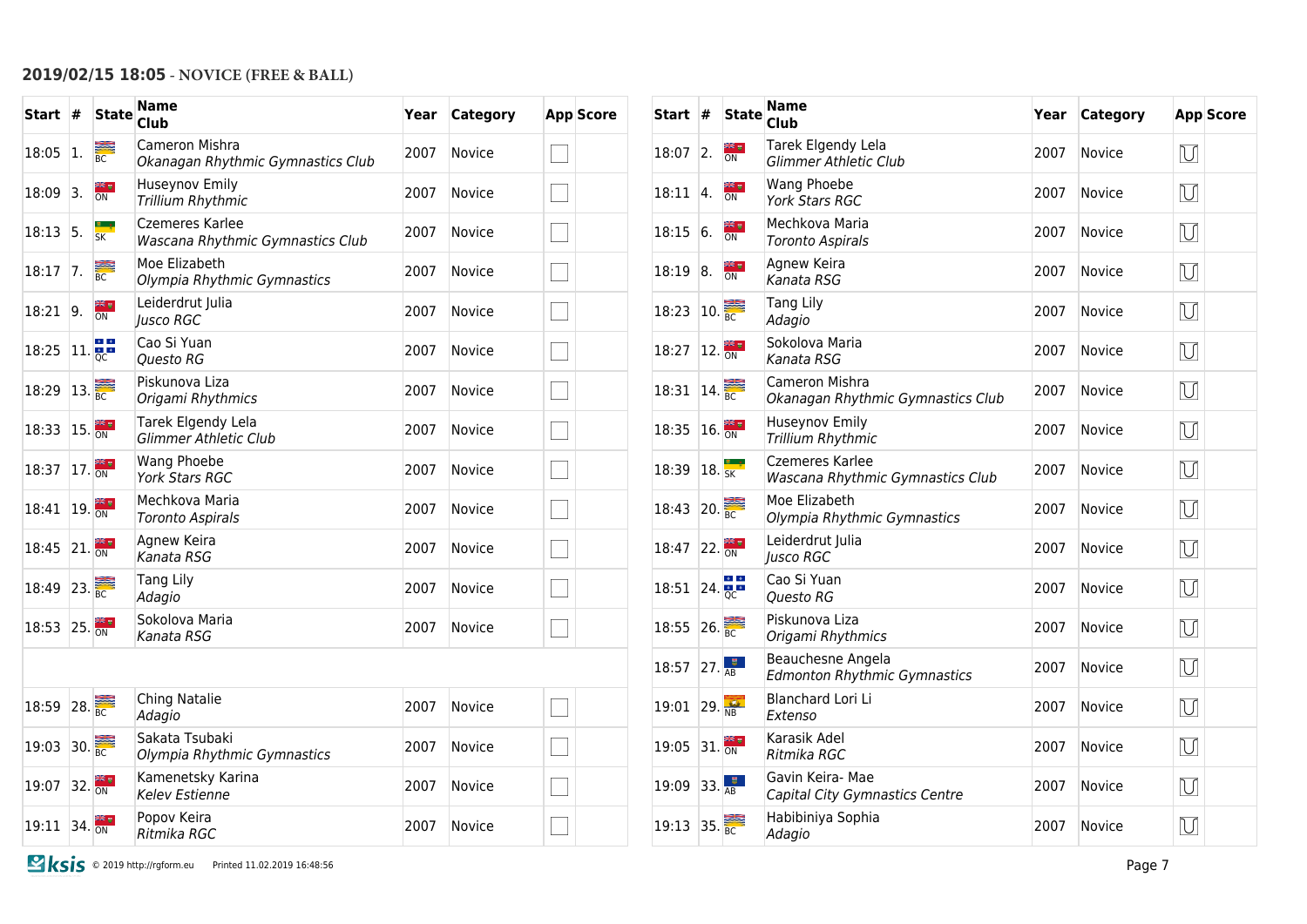| <b>Start</b> | #                     | <b>State</b>       | <b>Name</b><br>Club                                          | Year | Category      | <b>App Score</b> |
|--------------|-----------------------|--------------------|--------------------------------------------------------------|------|---------------|------------------|
| 19:15        |                       | 36. $\frac{1}{AB}$ | Mao Sophia<br>Chinook Rhythmique Gymnastic Club              | 2007 | Novice        |                  |
| 19:19        |                       | 38.5c              | Hardy Camille<br>Okanagan Rhythmic Gymnastics Club           | 0    | <b>Novice</b> |                  |
| 19:23        |                       | 40. $\frac{1}{AB}$ | Beauchesne Angela<br><b>Edmonton Rhythmic Gymnastics</b>     | 2007 | Novice        |                  |
| 19:27        | $42.$ $\frac{12}{NB}$ |                    | Blanchard Lori Li<br>Extenso                                 | 2007 | Novice        |                  |
| 19:31        |                       | 44.                | Karasik Adel<br>Ritmika RGC                                  | 2007 | Novice        |                  |
| 19:35        |                       | 46. $\frac{1}{AB}$ | Gavin Keira- Mae<br><b>Capital City Gymnastics Centre</b>    | 2007 | Novice        |                  |
| 19:39        |                       | 48.                | Habibiniya Sophia<br>Adagio                                  | 2007 | Novice        |                  |
| 19:43        |                       | 50. $\frac{1}{AB}$ | Grundau-roden Lillian<br><b>Edmonton Rhythmic Gymnastics</b> | 2007 | Novice        |                  |
| 19:47        |                       | 52. $\frac{1}{ON}$ | Williams Maya<br>Burlington Gymnastic Club                   | 2007 | Novice        |                  |

| Start $#$ | <b>State</b>       | Name<br>Club                                                 | Year | Category      |                   | <b>App Score</b> |
|-----------|--------------------|--------------------------------------------------------------|------|---------------|-------------------|------------------|
| 19:17     | 37. $\frac{3}{AB}$ | Grundau-roden Lillian<br><b>Edmonton Rhythmic Gymnastics</b> | 2007 | <b>Novice</b> | U                 |                  |
| 19:21     | 39. $\frac{1}{2}$  | Williams Maya<br><b>Burlington Gymnastic Club</b>            | 2007 | <b>Novice</b> | $\mathbb U$       |                  |
| 19:25     | 41.                | Ching Natalie<br>Adagio                                      | 2007 | Novice        | $\overline{\cup}$ |                  |
| 19:29     | 43.5c              | Sakata Tsubaki<br>Olympia Rhythmic Gymnastics                | 2007 | <b>Novice</b> | $\overline{\cup}$ |                  |
| 19:33     | 45. $\frac{25}{5}$ | Kamenetsky Karina<br>Kelev Estienne                          | 2007 | Novice        | $\bigcup$         |                  |
| 19:37     | 47. $\frac{25}{5}$ | Popov Keira<br>Ritmika RGC                                   | 2007 | Novice        | U                 |                  |
| 19:41     | 49. $\frac{3}{AB}$ | Mao Sophia<br>Chinook Rhythmique Gymnastic Club              | 2007 | Novice        | $\bigcup$         |                  |
| 19:45     | 51.5               | Hardy Camille<br>Okanagan Rhythmic Gymnastics Club           | 0    | Novice        | $\mathbb U$       |                  |

#### **2019/02/16 09:00 - JUNIOR FLIGHT A (CLUBS & RIBBON)**

| <b>Start</b> | #                | <b>State</b>                                        | <b>Name</b><br>Club                              | Year | Category      |              | <b>App Score</b> |
|--------------|------------------|-----------------------------------------------------|--------------------------------------------------|------|---------------|--------------|------------------|
| 09:00        | 1.               | $\frac{25}{10}$                                     | Merante Amy<br>Olympium RGC                      | 2004 | Junior        | $\mathbf{I}$ |                  |
| 09:04        | 3.               | <mark>예비 해</mark><br>MB                             | Tenegja Festina<br><b>HPTC</b> International     | 2006 | Junior        | $\mathbf{I}$ |                  |
| 09:08        | 5.               | $\begin{array}{c} \n\frac{1}{3} \\ AB\n\end{array}$ | Wong Alicia<br>Chinook Rhythmique Gymnastic Club | 2004 | <b>Junior</b> | $\mathbf{I}$ |                  |
| 09:12        | $\overline{7}$ . | <del>계속</del><br>MB                                 | <b>Burns Aubrey</b><br><b>HPTC</b> International | 2006 | Junior        | $\mathbf{I}$ |                  |
| 09:16        | 9.               | $\frac{25}{10}$                                     | Kovalevych Marta<br>Glimmer Athletic Club        | 2006 | Junior        | $\mathbf{I}$ |                  |
| 09:20        |                  | 11.56                                               | Lee Erica<br>Adagio                              | 2006 | <b>Junior</b> | $\mathbf{I}$ |                  |
| 09:24        | 13.              | $rac{1}{\sqrt{2}}$                                  | Bouguenna Mayalen<br>Rythmik Québec              | 2004 | <b>Junior</b> | $\mathbf{I}$ |                  |

| Start #   |     | State              | <b>Name</b><br>Club                                   | Year | Category       |                          | <b>App Score</b> |
|-----------|-----|--------------------|-------------------------------------------------------|------|----------------|--------------------------|------------------|
| 09:02     | 2.  | $rac{1}{BC}$       | Kurbanova Mubina<br>Origami Rhythmics                 | 2006 | <b>Junior</b>  | $\overline{\mathscr{D}}$ |                  |
| 09:06     | 4.  | $\frac{1}{NB}$     | Mazerolle Julieve<br>Extenso                          | 2004 | <b>Ilunior</b> | $\overline{\mathscr{D}}$ |                  |
| 09:10     | 6.  | $rac{1}{BC}$       | Sellars Madeline<br>Okanagan Rhythmic Gymnastics Club | 2006 | <b>Junior</b>  | $\overline{\mathscr{D}}$ |                  |
| 09:14     | 8.  | $\frac{2\pi}{\pi}$ | Venturo Madison<br>Ritmika RGC                        | 2004 | Junior         | $\overline{\mathscr{D}}$ |                  |
| 09:18     |     | 10.5               | Tilman Nicol<br>Aura Rhythmics                        | 2004 | <b>Junior</b>  | $\overline{\mathscr{D}}$ |                  |
| 09:22 12. |     |                    | Popova Aleksandra<br>Olympia Rhythmic Gymnastics      | 2004 | <b>Junior</b>  | $\overline{\mathscr{D}}$ |                  |
| 09:26     | 14. | $rac{1}{BC}$       | Hartvikson Alexa<br><b>Planet Rhythmics</b>           | 2005 | <b>Junior</b>  | $\overline{\mathscr{D}}$ |                  |

**■** KSIS © 2019 http://rgform.eu Printed 11.02.2019 16:48:56 Page 8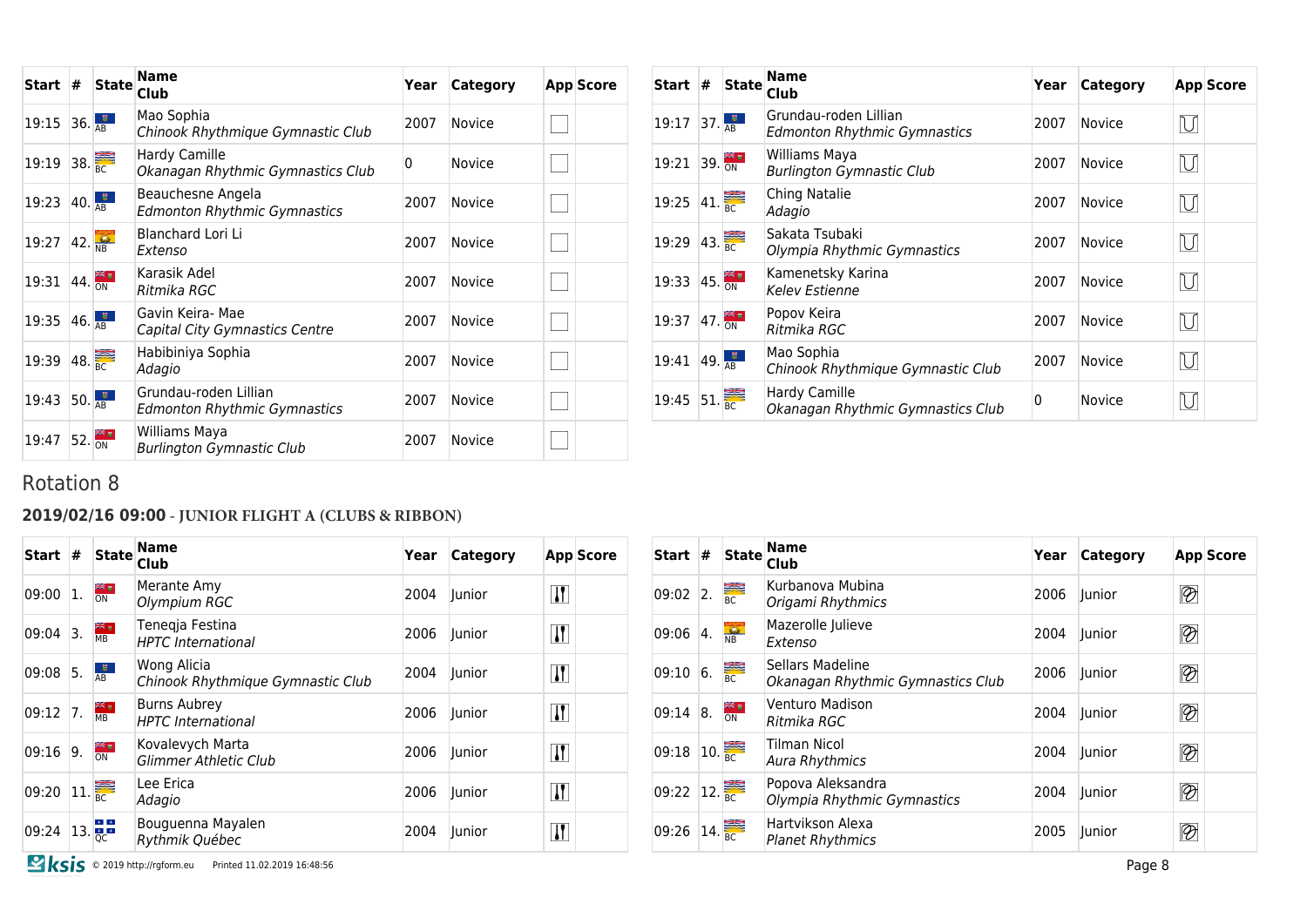| Start $#$ |                       | <b>State</b>          | <b>Name</b><br><b>Club</b>                              | Year | Category      |                                               | <b>App Score</b> |
|-----------|-----------------------|-----------------------|---------------------------------------------------------|------|---------------|-----------------------------------------------|------------------|
| 09:28     |                       | $15. \frac{25}{5}$    | Nie Serena<br>Kanata RSG                                | 2006 | <b>Junior</b> | $\mathbf{H}$                                  |                  |
| 09:32     | $17.$ $\frac{35}{20}$ |                       | Levytskyy Alissa<br>Glimmer Athletic Club               | 2005 | Junior        | $\mathbf{I}$                                  |                  |
| 09:36     | 19.6                  |                       | Rotsaert Charlotte<br><b>Burlington Gymnastics Club</b> | 2004 | Junior        | $\vert \bm{\mathsf{I}} \bm{\mathsf{I}} \vert$ |                  |
|           |                       |                       |                                                         |      |               |                                               |                  |
| 09:42     |                       | 22.76C                | Kurbanova Mubina<br>Origami Rhythmics                   | 2006 | Junior        | $\mathbf{H}$                                  |                  |
| 09:46     | 24.10                 |                       | Mazerolle Julieve<br>Extenso                            | 2004 | Junior        | $\bf{I}$                                      |                  |
| 09:50     |                       | $26.$ BC              | Sellars Madeline<br>Okanagan Rhythmic Gymnastics Club   | 2006 | Junior        | $\bf{I}$                                      |                  |
| 09:54     |                       | 28. $\frac{12}{5}$    | Venturo Madison<br>Ritmika RGC                          | 2004 | Junior        | $\vert \bm{\mathsf{I}} \bm{\mathsf{I}} \vert$ |                  |
| 09:58     |                       | 30.5C                 | Tilman Nicol<br><b>Aura Rhythmics</b>                   | 2004 | Junior        | $\bf{I}$                                      |                  |
| 10:02     |                       | 32.5c                 | Popova Aleksandra<br>Olympia Rhythmic Gymnastics        | 2004 | Junior        | $\bf{I}$                                      |                  |
| 10:06     |                       | $34.$ BC              | Hartvikson Alexa<br><b>Planet Rhythmics</b>             | 2005 | Junior        | $\mathbf{H}$                                  |                  |
| 10:10     |                       | $36.$ $\frac{36}{BC}$ | Kalashnikava Anna<br>Origami Rhythmics                  | 2004 | Junior        | $\bf{T}$                                      |                  |
| 10:14     |                       | 38.                   | Dockendorff Elle<br>Okanagan Rhythmic Gymnastics Club   | 2005 | Junior        | $\bf{I}$                                      |                  |
| 10:18     | $40.$ <sub>BC</sub>   |                       | Oprea Julia Isabel<br>Adagio                            | 2005 | <b>Junior</b> | $\mathbf{H}$                                  |                  |

### **2019/02/16 10:30 - JUNIOR FLIGHT B (CLUBS & RIBBON)**

| Start #           |                    | State Name<br>Club                             | Year | <b>Category</b> |                           | <b>App Score</b> |
|-------------------|--------------------|------------------------------------------------|------|-----------------|---------------------------|------------------|
| $10:30$ 1.        | $\frac{2\pi}{\pi}$ | Medetbayeva Stephania<br><b>Kalev Estienne</b> | 2004 | <b>I</b> unior  |                           |                  |
| $10:34$ 3.        | BC<br>BC           | Goyal Pari<br>Olympia Rhythmic Gymnastics      | 2006 | <b>Junior</b>   | $\boldsymbol{\mathsf{l}}$ |                  |
| <b>CONTRACTOR</b> |                    |                                                |      |                 |                           |                  |

| <b>Start</b> | #   | <b>State</b>                                                                          | <b>Name</b><br><b>Club</b>                              | Year | Category      |                          | <b>App Score</b> |
|--------------|-----|---------------------------------------------------------------------------------------|---------------------------------------------------------|------|---------------|--------------------------|------------------|
| 09:30        |     | 16.                                                                                   | Kalashnikava Anna<br>Origami Rhythmics                  | 2004 | Junior        | $\overline{\mathscr{D}}$ |                  |
| 09:34        |     | 18.5c                                                                                 | Dockendorff Elle<br>Okanagan Rhythmic Gymnastics Club   | 2005 | <b>Iunior</b> | $\overline{\mathscr{D}}$ |                  |
| 09:38        |     | 20.5c                                                                                 | Oprea Julia Isabel<br>Adagio                            | 2005 | Junior        | $\overline{\mathscr{D}}$ |                  |
| 09:40        |     | 21. $\frac{2.1 \times 10^{-11}}{100}$                                                 | Merante Amy<br>Olympium RGC                             | 2004 | Junior        | $\overline{\mathscr{D}}$ |                  |
| 09:44        |     | 23. $\frac{32}{MB}$                                                                   | Tenegja Festina<br><b>HPTC</b> International            | 2006 | Junior        | $\overline{\mathscr{D}}$ |                  |
| 09:48        |     | 25. $\frac{4}{AB}$                                                                    | Wong Alicia<br>Chinook Rhythmique Gymnastic Club        | 2004 | <b>Junior</b> | $\overline{\mathscr{D}}$ |                  |
| 09:52        |     | 27. $MB$                                                                              | <b>Burns Aubrey</b><br><b>HPTC</b> International        | 2006 | <b>Junior</b> | $\overline{\mathscr{D}}$ |                  |
| 09:56        |     | 29. $\frac{125}{50}$                                                                  | Kovalevych Marta<br>Glimmer Athletic Club               | 2006 | <b>Junior</b> | $\overline{\mathscr{D}}$ |                  |
| 10:00        |     | 31.5                                                                                  | Lee Erica<br>Adagio                                     | 2006 | <b>Junior</b> | $\overline{\mathscr{D}}$ |                  |
| 10:04        | 33. | $\begin{array}{c}\n\bullet \\ \bullet \\ \hline\n\circ \\ \hline\n\circ\n\end{array}$ | Bouguenna Mayalen<br>Rythmik Québec                     | 2004 | Junior        | $\overline{\mathscr{D}}$ |                  |
| 10:08        |     | 35. $\frac{125}{50}$                                                                  | Nie Serena<br>Kanata RSG                                | 2006 | <b>Junior</b> | $\overline{\mathscr{D}}$ |                  |
| 10:12        |     | 37. $\frac{125}{10}$                                                                  | Levytskyy Alissa<br>Glimmer Athletic Club               | 2005 | <b>Iunior</b> | $\overline{\mathscr{D}}$ |                  |
| 10:16        |     | 39. $\frac{125}{100}$                                                                 | Rotsaert Charlotte<br><b>Burlington Gymnastics Club</b> | 2004 | <b>Iunior</b> | $\overline{\mathscr{D}}$ |                  |

| Start #    |                         | State Name<br>Club                            | Year | <b>Category</b> | <b>App Score</b>         |
|------------|-------------------------|-----------------------------------------------|------|-----------------|--------------------------|
| $10:32$ 2. | $\frac{2\pi}{2}$        | Pang Selena<br>Kanata RSG                     | 2006 | <b>Junior</b>   | $\overline{\mathscr{C}}$ |
| $10:36$ 4. | <del>ञ्चह</del> ⊌<br>ON | Trublina Veranika<br><b>Trillium Rhythmic</b> | 2005 | <b>Junior</b>   | $\oslash$                |

**△ksis** © 2019 http://rgform.eu Printed 11.02.2019 16:48:56 Page 9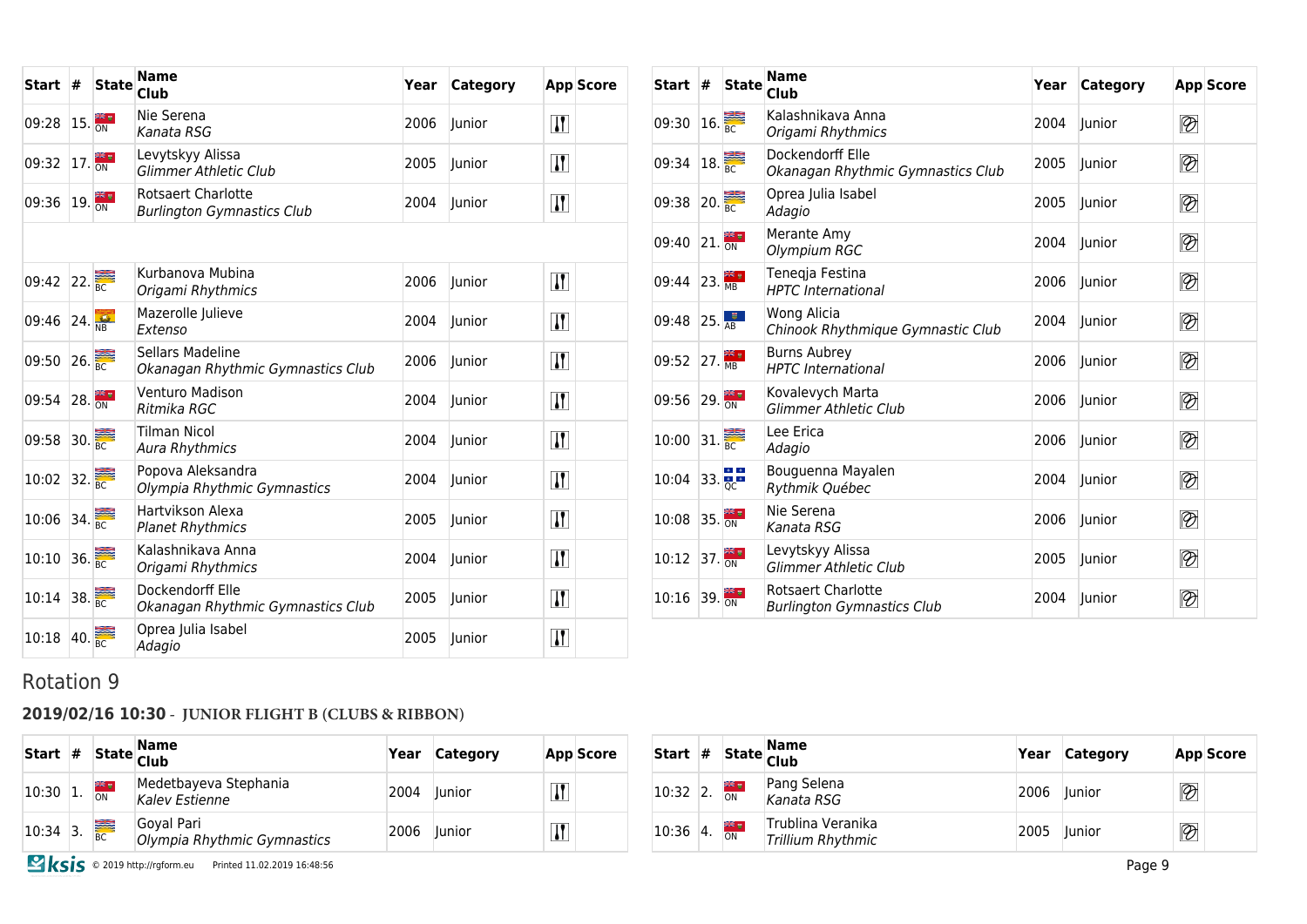| Start       | #  | <b>State</b>                  | <b>Name</b><br>Club                                       | Year | Category       |                                               | <b>App Score</b> |
|-------------|----|-------------------------------|-----------------------------------------------------------|------|----------------|-----------------------------------------------|------------------|
| 10:38       | 5. | ne <sub>B</sub><br>ME         | Pfeil Samantha<br><b>HPTC</b> International               | 2004 | Junior         | $\overline{M}$                                |                  |
| 10:42       | 7. | $+$ $+$<br>$\frac{1}{\alpha}$ | Shahbazian Suzanne<br>Questo RG                           | 2004 | <b>Junior</b>  | $\mathbf{H}$                                  |                  |
| 10:46       | 9. | $\frac{1}{\text{AB}}$         | Carvalho Gabriella<br><b>Edmonton Rhythmic Gymnastics</b> | 2004 | <b>Junior</b>  | $\vert \bm{\mathsf{I}} \bm{\mathsf{I}} \vert$ |                  |
| 10:50       |    | 11. $\frac{32}{N}$            | Ribakov Emili<br>Viva RGC                                 | 2006 | Junior         | $\overline{\mathbf{H}}$                       |                  |
| 10:54       |    | 13. $\frac{25}{5}$            | Savchenko Christina<br>Jusco RGC                          | 2005 | <b>Junior</b>  | $\vert \bm{\Pi} \vert$                        |                  |
| 10:58       |    | 15.                           | Savchenko Elizabeth<br><b>Ouesto RG</b>                   | 2004 | Junior         | $\bf{H}$                                      |                  |
| 11:02       |    | 17. $\frac{25}{5}$            | Tsakiridis Sianna<br>Glimmer Athletic Club                | 2005 | Junior         | $\vert \bm{\Pi} \vert$                        |                  |
| 11:06       |    | 19. $\frac{10}{5}$            | Luo Ivy<br>York Stars RGC                                 | 2005 | <b>Junior</b>  | $\mathbf{H}$                                  |                  |
|             |    |                               |                                                           |      |                |                                               |                  |
| 11:12       |    | 22. $\frac{1}{20N}$           | Pang Selena<br>Kanata RSG                                 | 2006 | Junior         | $\overline{\mathbf{H}}$                       |                  |
| 11:16       |    | 24. $\frac{32}{20}$           | Trublina Veranika<br>Trillium Rhythmic                    | 2005 | Junior         | $\mathbf{H}$                                  |                  |
| 11:20       |    | 26.6C                         | Cocsanova Tatiana<br>Questo RG                            | 2004 | Junior         | $\overline{\mathbf{H}}$                       |                  |
| $11:24$ 28. |    |                               | Lianos Julia<br>Ritmika RGC                               |      | 2004 Junior    | $\overline{M}$                                |                  |
| 11:28       |    | 30. $\frac{36}{5}$            | Zagrubska Julia<br>York Stars RGC                         | 2006 | Junior         | $\vert \bm{\Pi} \vert$                        |                  |
| 11:32       |    | 32. $\frac{125}{10}$          | Vivier Michel<br>Viva RGC                                 | 2004 | Junior         | $\mathbf{H}$                                  |                  |
| 11:36       |    | 34. $\frac{125}{10}$          | Beloventseva Ksenia<br>Trillium Rhythmic                  | 2006 | Junior         | $\vert \bm{\Pi} \vert$                        |                  |
| 11:40       |    | $36.$ $\frac{1}{BC}$          | Kuts Margaret<br>Olympia Rhythmic Gymnastics              | 2006 | Junior         | $\mathbf{H}$                                  |                  |
| 11:44       |    | 38. $\frac{125}{20}$          | Zhang Cynthia<br>Kanata RSG                               | 2005 | Junior         | $\overline{\mathbf{H}}$                       |                  |
| 11:48       |    | $40.$ $\frac{C}{NB}$          | Doucet Élodie<br>Extenso                                  | 2006 | <b>Ilunior</b> | $\boxed{\cdot}$                               |                  |

| Start       | #                  | <b>State</b>            | Name<br>Club                                              | Year | <b>Category</b> | <b>App Score</b>         |
|-------------|--------------------|-------------------------|-----------------------------------------------------------|------|-----------------|--------------------------|
| 10:40       | 6.                 | 4.14.<br>$\frac{1}{00}$ | Cocsanova Tatiana<br>Ouesto RG                            | 2004 | Junior          | $\overline{\mathscr{D}}$ |
| $+0.44 - 8$ |                    | ≋≋ v<br>$\frac{1}{2}$   | Lianos Julia<br>Ritmika RGC                               | 2004 | Hunior          | $\overline{\mathscr{D}}$ |
| 10:48       |                    | $10.$ $\frac{12.6}{10}$ | Zagrubska Julia<br><b>York Stars RGC</b>                  | 2006 | Junior          | $\otimes$                |
| 10:52       |                    | 12. $\frac{12}{10}$     | Vivier Michel<br>Viva RGC                                 | 2004 | Junior          | $\overline{\mathscr{D}}$ |
| 10:56       |                    | 14. $\frac{25}{5}$      | Beloventseva Ksenia<br>Trillium Rhythmic                  | 2006 | Junior          | $\overline{\mathscr{D}}$ |
| 11:00       |                    | $16.$ $\frac{1}{BC}$    | Kuts Margaret<br>Olympia Rhythmic Gymnastics              | 2006 | Junior          | $\overline{\mathscr{D}}$ |
| 11:04       |                    | 18. $\frac{18}{5}$      | Zhang Cynthia<br>Kanata RSG                               | 2005 | <b>Junior</b>   | $\overline{\mathscr{D}}$ |
| 11:08       |                    | $20.$ $\frac{10}{NB}$   | Doucet Élodie<br>Extenso                                  | 2006 | Junior          | $\overline{\mathscr{D}}$ |
| 11:10       |                    | 21. $\frac{12}{5}$      | Medetbayeva Stephania<br>Kalev Estienne                   | 2004 | <b>Junior</b>   | $\overline{\mathscr{D}}$ |
| 11:14       |                    | 23.5c                   | Goyal Pari<br>Olympia Rhythmic Gymnastics                 | 2006 | <b>Junior</b>   | $\overline{\mathscr{D}}$ |
| 11:18       |                    | 25. $\frac{1}{MB}$      | Pfeil Samantha<br><b>HPTC</b> International               | 2004 | Junior          | $\overline{\mathscr{D}}$ |
| 11:22       |                    | 27.6c                   | Shahbazian Suzanne<br>Ouesto RG                           | 2004 | Junior          | $\overline{\mathscr{D}}$ |
| 11:26       |                    | 29. $\frac{1}{AB}$      | Carvalho Gabriella<br><b>Edmonton Rhythmic Gymnastics</b> | 2004 | <b>Junior</b>   | $\overline{\mathscr{D}}$ |
| 11:30       | $31.$ ON           |                         | Ribakov Emili<br>Viva RGC                                 | 2006 | Junior          | $\overline{\mathscr{D}}$ |
| 11:34       | 33.0 <sub>ON</sub> | ≈.                      | Savchenko Christina<br>Jusco RGC                          | 2005 | Junior          | $\overline{\mathscr{D}}$ |
| 11:38       |                    | $+ 1 + 1$<br>35.6c      | Savchenko Elizabeth<br>Ouesto RG                          | 2004 | <b>Junior</b>   | $\overline{\mathscr{D}}$ |
| 11:42       |                    | 37. $\frac{25}{5}$      | Tsakiridis Sianna<br><b>Glimmer Athletic Club</b>         | 2005 | <b>Junior</b>   | $\overline{\mathscr{D}}$ |
| 11:46       | 39.6 <sub>ON</sub> |                         | Luo Ivy<br><b>York Stars RGC</b>                          | 2005 | <b>Junior</b>   | $\overline{\mathscr{D}}$ |

**Example 10 Example 11.02.2019 16:48:56** Page 10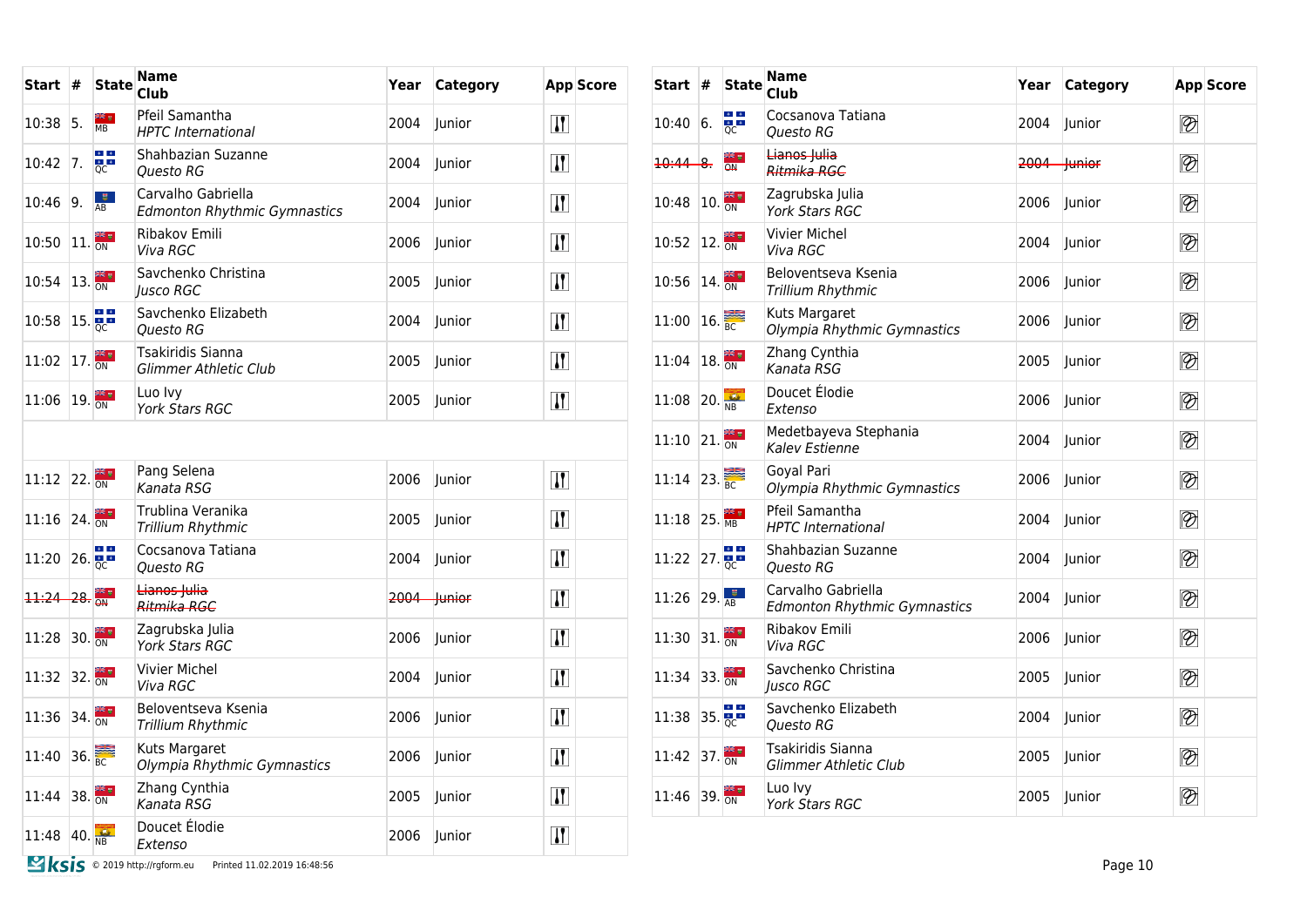#### **2019/02/16 12:35 - JR. DEVELOPMENT (5 RIBBONS), SR. DEVELOPMENT (4 CLUBS, 3 HOOPS), JR. FIG (5 RIBBONS), SR. FIG (4 CLUBS, 3 HOOPS)**

| Start $#$  |              | <b>State</b>                       | Name<br>Club                                            | Year         | <b>Category</b>                        | <b>App Score</b> |
|------------|--------------|------------------------------------|---------------------------------------------------------|--------------|----------------------------------------|------------------|
| $12:35$ 1. |              | $\frac{1}{2}$ and $\frac{1}{2}$    | Trillium Rhythmic<br><b>Trillium Rhythmic</b>           | 0            | Junior Group of 5 - FIG 5 <sup>2</sup> |                  |
| 12:41      | $\mathbf{B}$ | $\frac{1}{2}$ and $\frac{1}{2}$    | Glimmer<br>Glimmer Athletic Club                        | $\mathbf{0}$ | Junior Group of 5 - FIG 5 <sup>2</sup> |                  |
| 12:47      |              | $15.$ $\frac{98}{5}$ $\frac{1}{5}$ | Silhouettes of York Junior Group<br>Silhouettes of York | $\mathbf{0}$ | Junior Group of 5 - FIG $\ 5\%$        |                  |
| 12:53      | 7.           | $rac{1}{BC}$                       | Adagio Junior Group<br>Adagio                           | 0            | Junior Group of 5 - FIG $\ 5\%$        |                  |

| Start $#$ |     | <b>State</b>                    | <b>Name</b><br>Club                                          | Year           | <b>Category</b>                    | App           | <b>Score</b> |
|-----------|-----|---------------------------------|--------------------------------------------------------------|----------------|------------------------------------|---------------|--------------|
| 12:38     | 2.  | $\frac{1}{2}$ and $\frac{1}{2}$ | Kalev Estienne Junior<br>Development Group<br>Kalev Estienne | 0              | Junior Development                 | $5\%$         |              |
| 12:44     | 14. | $rac{1}{BC}$                    | Adagio Senior Group<br>Adagio                                | 0              | Senior Group of 5 - FIG $\ 2\ $ 30 |               |              |
| 12:50     | 6.  | $rac{1}{BC}$                    | Senior FIG group<br><b>Grace Rhythmic Gymnastics</b><br>Club | $\overline{0}$ | Senior Group of 5 - FIG            | <u> 2130 </u> |              |
| 12:56     | 8.  | AB                              | Cap City GC<br>Capital City Gymnastics<br>Centre             | 0              | Senior Development                 | 2 30          |              |

### Rotation 11

#### **2019/02/16 13:10 - SENIOR FLIGHT A (CLUBS & RIBBON)**

| <b>Start</b> | #           | <b>State</b>                                                                                                                                                                                                                                                                                                        | <b>Name</b><br><b>Club</b>                        | Year |        | <b>Category App Score</b> |
|--------------|-------------|---------------------------------------------------------------------------------------------------------------------------------------------------------------------------------------------------------------------------------------------------------------------------------------------------------------------|---------------------------------------------------|------|--------|---------------------------|
| 13:12        | 2.          | $\begin{array}{c} \n\bullet \\ AB\n\end{array}$                                                                                                                                                                                                                                                                     | Yun Sophia<br><b>Edmonton Rhythmic Gymnastics</b> | 2003 | Senior | $\bf{J}$                  |
| 13:16        | 4.          | $\frac{1}{2}$ $\frac{1}{2}$ $\frac{1}{2}$ $\frac{1}{2}$ $\frac{1}{2}$ $\frac{1}{2}$ $\frac{1}{2}$ $\frac{1}{2}$ $\frac{1}{2}$ $\frac{1}{2}$ $\frac{1}{2}$ $\frac{1}{2}$ $\frac{1}{2}$ $\frac{1}{2}$ $\frac{1}{2}$ $\frac{1}{2}$ $\frac{1}{2}$ $\frac{1}{2}$ $\frac{1}{2}$ $\frac{1}{2}$ $\frac{1}{2}$ $\frac{1}{2}$ | Vilenkin Stephanie<br>Trillium Rhythmic           | 1998 | Senior | $\mathbf{J}$              |
| 13:20        | 6.          | $\frac{1}{\sin \theta}$                                                                                                                                                                                                                                                                                             | Rogers Sara<br>Mississauga Newnorth RGC           | 2001 | Senior | $\bf{J}$                  |
| 13:24        | 8.          | $\frac{2\pi}{2}$                                                                                                                                                                                                                                                                                                    | Lau Gladdens<br><b>York Stars RGC</b>             | 2003 | Senior | $\mathbf{I}$              |
| 13:28        |             | 10.62                                                                                                                                                                                                                                                                                                               | Ivensky Yulia<br><b>Ouesto RG</b>                 | 2003 | Senior | $\bf{J}$                  |
| 13:32        |             | 12.5c                                                                                                                                                                                                                                                                                                               | Cho-siksik Erin<br>Adagio                         | 2003 | Senior | $\bm{\Pi}$                |
| 13:34        |             | $13.5^{\frac{9}{600}}$                                                                                                                                                                                                                                                                                              | Elias Jacklyne<br>Viva RGC                        | 2003 | Senior | $\bf{J}$                  |
| 13:38        |             | 15.                                                                                                                                                                                                                                                                                                                 | Salazar Karen<br>Aura Rhythmics                   | 2002 | Senior | $\mathbf{I}$              |
| 13:42        | 17. $_{AB}$ |                                                                                                                                                                                                                                                                                                                     | Regier Cadence<br>Capital City Gymnastics Centre  | 2003 | Senior | $\mathbf{J}$              |

| Start | #  | <b>State</b>                                 | <b>Name</b><br>Club                               | Year | <b>Category App Score</b> |                          |  |
|-------|----|----------------------------------------------|---------------------------------------------------|------|---------------------------|--------------------------|--|
| 13:10 | 1. | $\frac{2\pi}{\pi}$                           | Nadtotchii Masha<br>Silhouettes of York           | 2002 | Senior                    | $\overline{\mathscr{D}}$ |  |
| 13:14 | 3. | $rac{1}{BC}$                                 | Chan Jenna<br>Olympia Rhythmic Gymnastics         | 2003 | Senior                    | $\overline{\mathscr{D}}$ |  |
| 13:18 | 5. | $\begin{array}{c} \bullet \\ AB \end{array}$ | Cannard Lauryn<br>Capital City Gymnastics Centre  | 2002 | Senior                    | $\overline{\mathscr{D}}$ |  |
| 13:22 | 7. | $\frac{25}{10}$                              | Ulanova Alexandra<br>Trillium Rhythmic            | 2002 | Senior                    | $\overline{\mathscr{D}}$ |  |
| 13:26 | 9. | 그 거의<br>M <sub>B</sub>                       | Kurakin Anastasia<br><b>HPTC</b> International    | 2003 | Senior                    | $\overline{\mathscr{D}}$ |  |
| 13:30 |    | 11.5                                         | Glaoubakh Kristina<br>Silhouettes of York         | 2002 | Senior                    | $\overline{\mathscr{D}}$ |  |
|       |    |                                              |                                                   |      |                           |                          |  |
| 13:36 |    | 14. $MB$                                     | Richards Anna Belle<br><b>HPTC</b> International  | 2003 | Senior                    | $\overline{\mathscr{D}}$ |  |
| 13:40 |    | 16.5K                                        | Czemeres Tara<br>Wascana Rhythmic Gymnastics Club | 2001 | Senior                    | $\overline{\mathscr{D}}$ |  |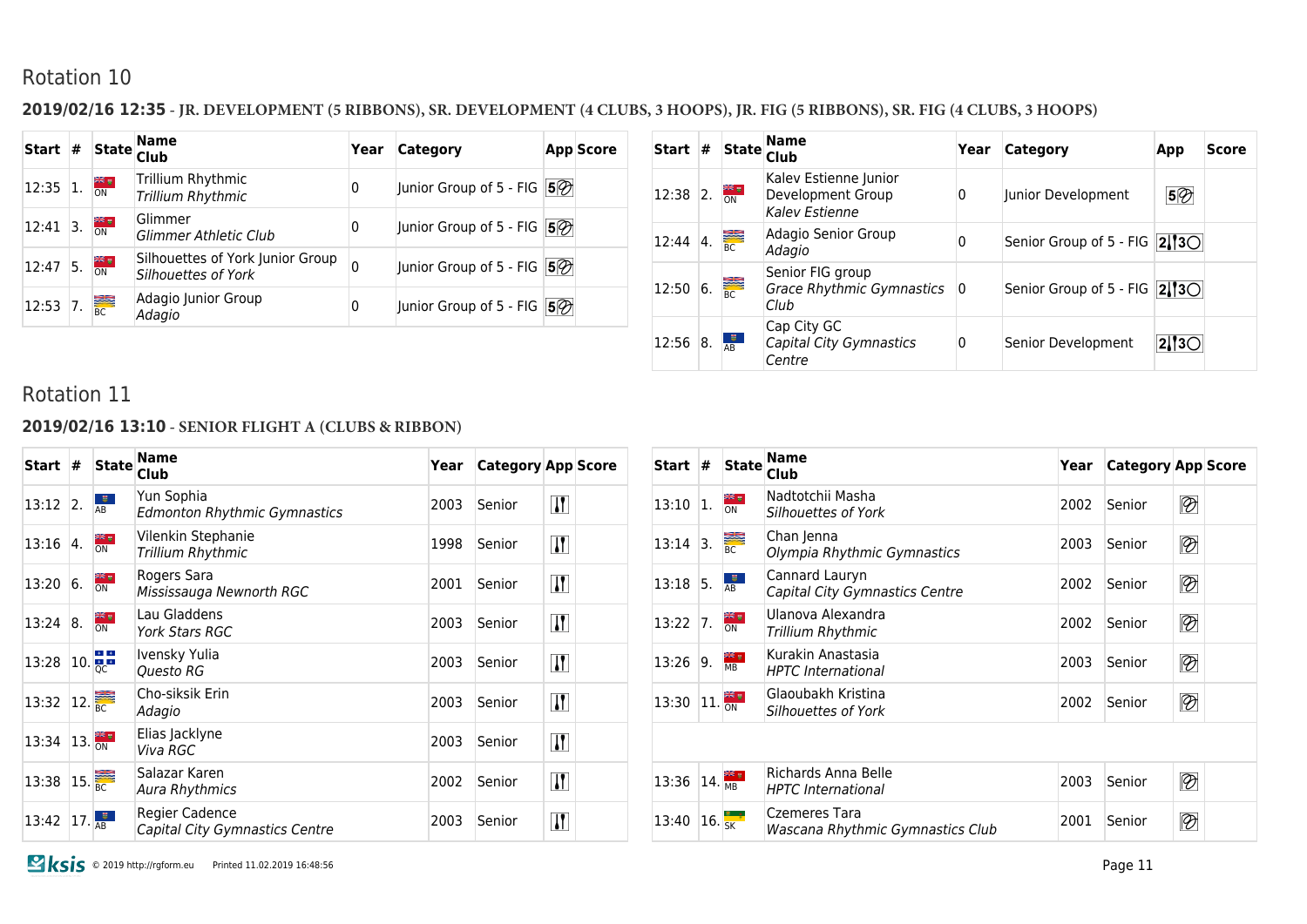| <b>Start</b> | # | <b>State</b>         | <b>Name</b><br><b>Club</b>                        | Year | <b>Category App Score</b> |                                               |  |
|--------------|---|----------------------|---------------------------------------------------|------|---------------------------|-----------------------------------------------|--|
| 13:46        |   | 19. $\frac{25}{5}$   | Dietrich Erin<br>Glimmer Athletic Club            | 2003 | Senior                    | $\bf{T}$                                      |  |
| 13:50        |   | 21.56                | Moger Halle<br>Okanagan Rhythmic Gymnastics Club  | 2003 | Senior                    | $\bf{T}$                                      |  |
| 13:54        |   | 23. $\frac{125}{10}$ | <b>Rovers Madison</b><br>Glimmer Athletic Club    | 2000 | Senior                    | $\boldsymbol{\mathsf{N}}$                     |  |
| 13:56        |   | 24. $\frac{12}{5}$   | Nadtotchii Masha<br>Silhouettes of York           | 2002 | Senior                    | $\mathbf{H}$                                  |  |
| 14:00        |   | $26.$ <sub>BC</sub>  | Chan Jenna<br>Olympia Rhythmic Gymnastics         | 2003 | Senior                    | $\boldsymbol{\mathsf{H}}$                     |  |
| 14:04        |   | 28. $\frac{3}{AB}$   | Cannard Lauryn<br>Capital City Gymnastics Centre  | 2002 | Senior                    | $\boldsymbol{\mathsf{H}}$                     |  |
| 14:08        |   | 30. $\frac{125}{50}$ | Ulanova Alexandra<br>Trillium Rhythmic            | 2002 | Senior                    | $\mathbf{H}$                                  |  |
| 14:12        |   | 32. MB               | Kurakin Anastasia<br><b>HPTC</b> International    | 2003 | Senior                    | $\boldsymbol{\mathsf{H}}$                     |  |
| 14:16        |   | 34. $\frac{125}{10}$ | Glaoubakh Kristina<br>Silhouettes of York         | 2002 | Senior                    | $\bf{T}$                                      |  |
|              |   |                      |                                                   |      |                           |                                               |  |
| 14:22        |   | 37. $MB$             | Richards Anna Belle<br><b>HPTC</b> International  | 2003 | Senior                    | $\boldsymbol{\mathsf{H}}$                     |  |
| 14:26        |   | 39. $\frac{1}{5}$    | Czemeres Tara<br>Wascana Rhythmic Gymnastics Club | 2001 | Senior                    | $\vert \bm{\mathsf{I}} \bm{\mathsf{I}} \vert$ |  |
| 14:30        |   | 41. $\frac{24}{5}$   | Dolic Iva<br>Missisauga Newnorth                  | 1995 | Senior                    | $\bf{T}$                                      |  |
| 14:34        |   | 43.5C                | Moreno Cecilia Jean<br>Adagio                     | 2002 | Senior                    | $\bf{H}$                                      |  |
| 14:38        |   | 45. $\frac{25}{20}$  | Godovanny Alisa<br>Silhouettes of York            | 2002 | Senior                    | $\boldsymbol{\mathsf{N}}$                     |  |

| Start | #    | <b>State</b>             | <b>Name</b><br><b>Club</b>                        | Year | <b>Category App Score</b> |                          |  |
|-------|------|--------------------------|---------------------------------------------------|------|---------------------------|--------------------------|--|
| 13:44 |      | $18.5^{\frac{212}{100}}$ | Dolic Iva<br>Missisauga Newnorth                  | 1995 | Senior                    | $\overline{\mathscr{D}}$ |  |
| 13:48 |      | 20.5 <sup>2</sup>        | Moreno Cecilia Jean<br>Adagio                     | 2002 | Senior                    | $\overline{\mathscr{D}}$ |  |
| 13:52 |      | 22. $\frac{125}{50}$     | Godovanny Alisa<br>Silhouettes of York            | 2002 | Senior                    | $\overline{\mathscr{D}}$ |  |
|       |      |                          |                                                   |      |                           |                          |  |
| 13:58 |      | 25. $\frac{1}{AB}$       | Yun Sophia<br><b>Edmonton Rhythmic Gymnastics</b> | 2003 | Senior                    | $\overline{\mathscr{D}}$ |  |
| 14:02 |      | 27. $\frac{25}{5}$       | Vilenkin Stephanie<br>Trillium Rhythmic           | 1998 | Senior                    | $\overline{\mathscr{D}}$ |  |
| 14:06 |      | 29. $\frac{125}{50}$     | Rogers Sara<br>Mississauga Newnorth RGC           | 2001 | Senior                    | $\overline{\mathscr{D}}$ |  |
| 14:10 |      | 31. $\frac{25}{5}$       | Lau Gladdens<br>York Stars RGC                    | 2003 | Senior                    | $\overline{\mathscr{D}}$ |  |
| 14:14 |      | 33.000                   | Ivensky Yulia<br>Questo RG                        | 2003 | Senior                    | $\overline{\mathscr{D}}$ |  |
| 14:18 |      | 35.5c                    | Cho-siksik Erin<br>Adagio                         | 2003 | Senior                    | $\overline{\mathscr{D}}$ |  |
| 14:20 |      | 36. $\frac{25}{5}$       | Elias Jacklyne<br>Viva RGC                        | 2003 | Senior                    | $\overline{\mathscr{D}}$ |  |
| 14:24 |      | 38.5c                    | Salazar Karen<br><b>Aura Rhythmics</b>            | 2002 | Senior                    | $\overline{\mathscr{D}}$ |  |
| 14:28 |      | 40. $\frac{1}{AB}$       | Regier Cadence<br>Capital City Gymnastics Centre  | 2003 | Senior                    | $\overline{\mathscr{D}}$ |  |
| 14:32 |      | 42. $\frac{25}{5}$       | Dietrich Erin<br>Glimmer Athletic Club            | 2003 | Senior                    | $\overline{\mathscr{D}}$ |  |
| 14:36 |      | $44.$ $\frac{1}{BC}$     | Moger Halle<br>Okanagan Rhythmic Gymnastics Club  | 2003 | Senior                    | $\overline{\mathscr{D}}$ |  |
| 14:40 | 46.6 |                          | Rovers Madison<br>Glimmer Athletic Club           | 2000 | Senior                    | $\overline{\mathscr{D}}$ |  |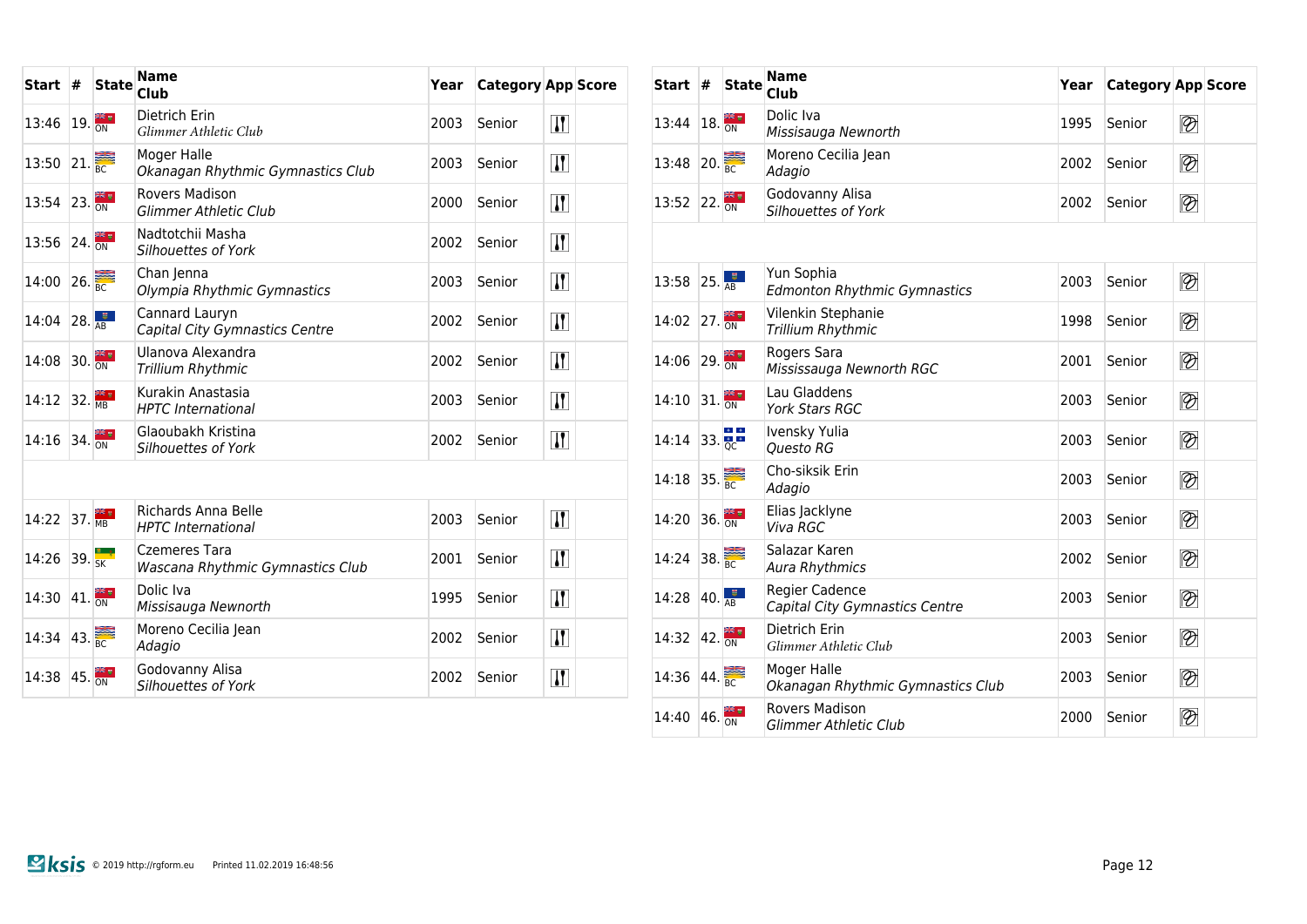#### **2019/02/16 14:55 - SENIOR FLIGHT B (CLUBS & RIBBON)**

| Start #    |          | <b>State</b>                                                                                                                                                                                                                                                                                                        | Name<br>Club                                          | Year | <b>Category App Score</b> |                         |  |
|------------|----------|---------------------------------------------------------------------------------------------------------------------------------------------------------------------------------------------------------------------------------------------------------------------------------------------------------------------|-------------------------------------------------------|------|---------------------------|-------------------------|--|
| 14:55      | 1.       | $\frac{25}{25}$                                                                                                                                                                                                                                                                                                     | Perfileva Alina<br>Kalev Estienne                     | 2003 | Visitor                   | $\mathbf{H}$            |  |
| 14:59      | 3.       | $\frac{25}{25}$                                                                                                                                                                                                                                                                                                     | El Shorafa Nagham<br>Olympium RGC                     | 2003 | Senior                    | $\mathbf{H}$            |  |
| 15:03      | 5.       | <mark>ਸ਼ੜ ਭ</mark><br>MB                                                                                                                                                                                                                                                                                            | <b>Francis Grace</b><br><b>HPTC</b> International     | 2002 | Senior                    | $\mathbf{H}$            |  |
| 15:07      | 7.       | BC                                                                                                                                                                                                                                                                                                                  | Haldane Isabella<br>Okanagan Rhythmic Gymnastics Club | 2003 | Senior                    | $\mathbf{H}$            |  |
| 15:11      | 9.       | $\frac{1}{2}$ $\frac{1}{2}$ $\frac{1}{2}$ $\frac{1}{2}$ $\frac{1}{2}$ $\frac{1}{2}$ $\frac{1}{2}$ $\frac{1}{2}$ $\frac{1}{2}$ $\frac{1}{2}$ $\frac{1}{2}$ $\frac{1}{2}$ $\frac{1}{2}$ $\frac{1}{2}$ $\frac{1}{2}$ $\frac{1}{2}$ $\frac{1}{2}$ $\frac{1}{2}$ $\frac{1}{2}$ $\frac{1}{2}$ $\frac{1}{2}$ $\frac{1}{2}$ | Uchida Katherine<br>Jusco RGC                         | 1999 | Senior                    | $\overline{\mathbf{H}}$ |  |
| 15:15      |          | 11.5                                                                                                                                                                                                                                                                                                                | Shanko Anastasia<br>Trillium Rhythmic                 | 2000 | Senior                    | $\mathbf{H}$            |  |
| 15:19      |          | 13. $\frac{13}{5}$                                                                                                                                                                                                                                                                                                  | <b>Stolys Nicole</b><br><b>York Stars RGC</b>         | 2000 | Senior                    | $\mathbf{H}$            |  |
| 15:21      |          | $14.$ $\frac{20}{BC}$                                                                                                                                                                                                                                                                                               | Krivchun Pauline<br><b>Planet Rhythmics</b>           | 2003 | Senior                    | $\mathbf{H}$            |  |
| 15:25      |          | 16. $\frac{25}{5}$                                                                                                                                                                                                                                                                                                  | Helbin Izabella<br>Silhouettes of York                | 2003 | Senior                    | $\mathbf{H}$            |  |
| 15:29      |          | $18. \frac{3}{AB}$                                                                                                                                                                                                                                                                                                  | Boeckx Karina<br>Chinook Rhythmique Gymnastic Club    | 2003 | Senior                    | $\mathbf{H}$            |  |
| 15:33      |          | 20. $\frac{125}{10}$                                                                                                                                                                                                                                                                                                | <b>Mcalpine Callan</b><br>Jusco RGC                   | 2003 | Senior                    | $\overline{\mathbf{H}}$ |  |
| 15:37      |          | $22. \frac{1}{\sqrt[3]{c}}$                                                                                                                                                                                                                                                                                         | Chtrevenskii Alexandra<br><b>Questo RG</b>            | 2001 | Senior                    | $\mathbf{H}$            |  |
|            |          |                                                                                                                                                                                                                                                                                                                     |                                                       |      |                           |                         |  |
| $15:43$ 25 |          | KGZ                                                                                                                                                                                                                                                                                                                 | Ashimova Saule<br><b>Edmonton Rhythmic Gymnastics</b> | 2003 | Wisitor                   | $\mathbf{H}$            |  |
| 15:47      |          | 27.5c                                                                                                                                                                                                                                                                                                               | Andreotti Jaedyn<br>Okanagan Rhythmic Gymnastics Club | 2002 | Senior                    | $\mathbf{H}$            |  |
| 15:51      |          | 29. $\frac{25}{50}$                                                                                                                                                                                                                                                                                                 | Trushkina Alina<br>Trillium Rhythmic                  | 2002 | Senior                    | $\overline{\mathbf{H}}$ |  |
| 15:55      | $31.$ ON |                                                                                                                                                                                                                                                                                                                     | Assadoullaev Gabrielle<br><b>York Stars RGC</b>       | 2001 | Senior                    | $\overline{\mathbf{H}}$ |  |

| Start #     |       | <b>State</b>                                                                                                                                                                                                                                                                                                        | <b>Name</b><br>Club                                   | Year | <b>Category App Score</b> |                          |  |
|-------------|-------|---------------------------------------------------------------------------------------------------------------------------------------------------------------------------------------------------------------------------------------------------------------------------------------------------------------------|-------------------------------------------------------|------|---------------------------|--------------------------|--|
| $+4.57 +2.$ |       | $\circ$<br><b>KGZ</b>                                                                                                                                                                                                                                                                                               | Ashimova Saule<br><b>Edmonton Rhythmic Gymnastics</b> | 2003 | <b>Wisiter</b>            | $\overline{\mathscr{D}}$ |  |
| $15:01$ 4.  |       | BC <sub>3</sub>                                                                                                                                                                                                                                                                                                     | Andreotti Jaedyn<br>Okanagan Rhythmic Gymnastics Club | 2002 | Senior                    | $\overline{\mathscr{D}}$ |  |
| 15:05       | 6.    | ≍¥,<br><b>ON</b>                                                                                                                                                                                                                                                                                                    | Trushkina Alina<br>Trillium Rhythmic                  | 2002 | Senior                    | $\overline{\mathscr{D}}$ |  |
| 15:09       | 8.    | $\frac{1}{2}$ $\frac{1}{2}$ $\frac{1}{2}$ $\frac{1}{2}$ $\frac{1}{2}$ $\frac{1}{2}$ $\frac{1}{2}$ $\frac{1}{2}$ $\frac{1}{2}$ $\frac{1}{2}$ $\frac{1}{2}$ $\frac{1}{2}$ $\frac{1}{2}$ $\frac{1}{2}$ $\frac{1}{2}$ $\frac{1}{2}$ $\frac{1}{2}$ $\frac{1}{2}$ $\frac{1}{2}$ $\frac{1}{2}$ $\frac{1}{2}$ $\frac{1}{2}$ | Assadoullaev Gabrielle<br>York Stars RGC              | 2001 | Senior                    | $\overline{\mathscr{D}}$ |  |
| 15:13       |       | 10.5                                                                                                                                                                                                                                                                                                                | <b>Bernard Emily</b><br><b>Aura Rhythmics</b>         | 2003 | Senior                    | $\overline{\mathscr{D}}$ |  |
| 15:17       |       | 12. $\frac{34}{5}$                                                                                                                                                                                                                                                                                                  | Crane Sophie<br><b>Jusco RGC</b>                      | 2002 | Senior                    | $\overline{\mathscr{D}}$ |  |
|             |       |                                                                                                                                                                                                                                                                                                                     |                                                       |      |                           |                          |  |
| 15:23       |       | $15.$ MB                                                                                                                                                                                                                                                                                                            | Purdie Alexys<br><b>HPTC</b> International            | 2002 | Senior                    | $\overline{\mathscr{D}}$ |  |
| 15:27       |       | 17. $\frac{25}{5}$                                                                                                                                                                                                                                                                                                  | Garcia Natalie<br>Mississauga Newnorth RGC            | 2003 | Senior                    | $\overline{\mathscr{D}}$ |  |
| 15:31       |       | $19.$ MB                                                                                                                                                                                                                                                                                                            | Yarema Alexandra<br><b>HPTC</b> International         | 2002 | Senior                    | $\overline{\mathscr{D}}$ |  |
| 15:35       |       | 21. $\frac{125}{50}$                                                                                                                                                                                                                                                                                                | Walter Hannah<br>Kalev Estienne                       | 1993 | Senior                    | $\overline{\mathscr{D}}$ |  |
| 15:39       |       | 23. $\frac{125}{50}$                                                                                                                                                                                                                                                                                                | Miller Haley<br>Kanata RSG                            | 2003 | Senior                    | $\overline{\mathscr{D}}$ |  |
| 15:41       |       | 24. $\frac{125}{20}$                                                                                                                                                                                                                                                                                                | Perfileva Alina<br>Kalev Estienne                     | 2003 | Visitor                   | $\overline{\mathscr{D}}$ |  |
| 15:45       |       | 26. $\frac{125}{20}$                                                                                                                                                                                                                                                                                                | El Shorafa Nagham<br>Olympium RGC                     | 2003 | Senior                    | $\overline{\mathscr{D}}$ |  |
| 15:49       |       | 28. $MB$                                                                                                                                                                                                                                                                                                            | <b>Francis Grace</b><br><b>HPTC</b> International     | 2002 | Senior                    | $\overline{\mathscr{D}}$ |  |
| 15:53       |       | 30.5 <sup>2</sup>                                                                                                                                                                                                                                                                                                   | Haldane Isabella<br>Okanagan Rhythmic Gymnastics Club | 2003 | Senior                    | $\overline{\mathscr{D}}$ |  |
| 15:57       | 32.5N |                                                                                                                                                                                                                                                                                                                     | Uchida Katherine<br>Jusco RGC                         | 1999 | Senior                    | $\overline{\mathscr{D}}$ |  |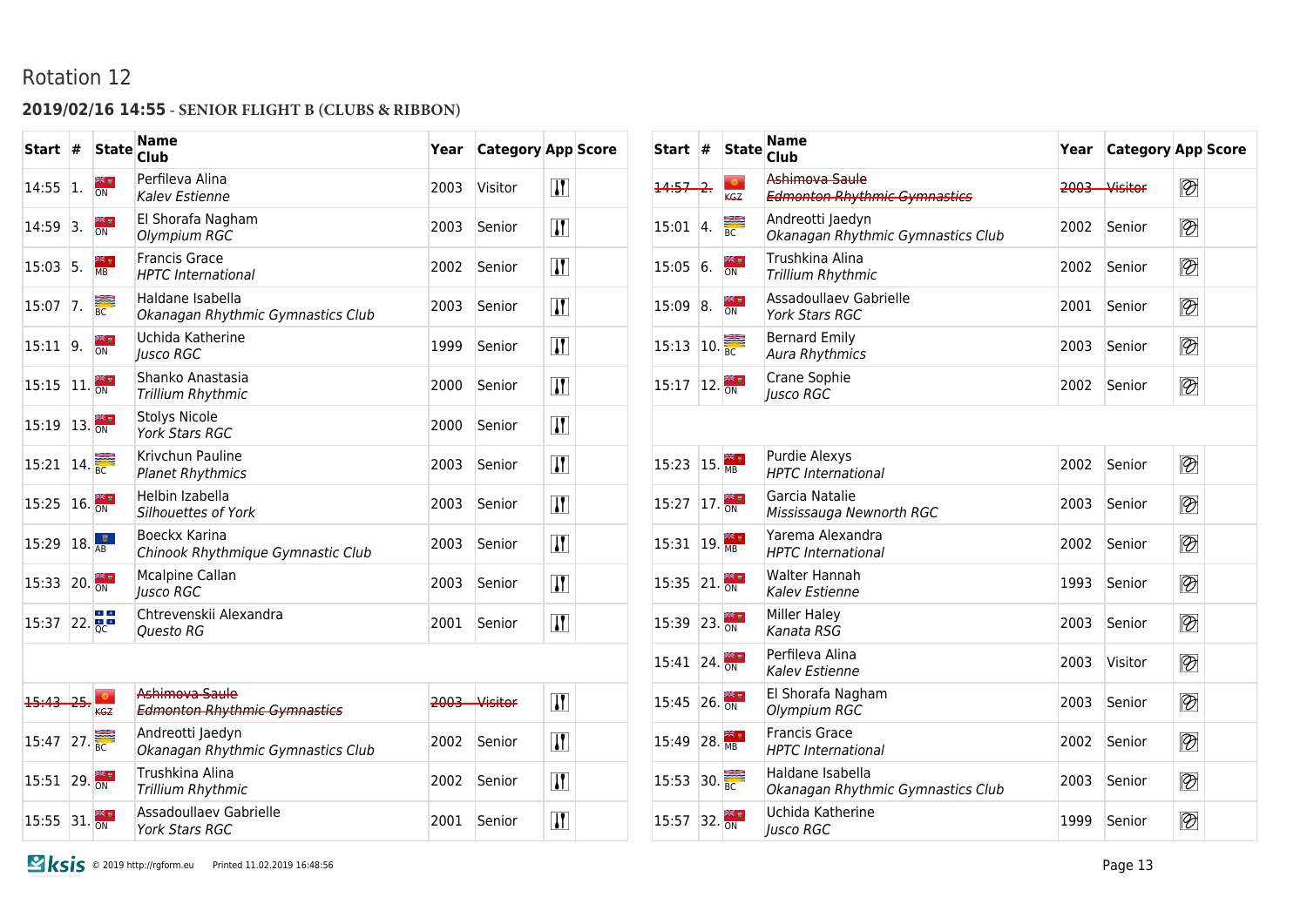| Start | # | <b>State</b>                                | <b>Name</b><br>Club                           | Year | <b>Category App Score</b> |                                               | St |
|-------|---|---------------------------------------------|-----------------------------------------------|------|---------------------------|-----------------------------------------------|----|
| 15:59 |   | 33.                                         | <b>Bernard Emily</b><br><b>Aura Rhythmics</b> | 2003 | Senior                    | $\vert \bm{\Pi} \vert$                        | 16 |
| 16:03 |   | 35. $\frac{25}{20}$                         | Crane Sophie<br>Jusco RGC                     | 2002 | Senior                    | $\overline{\mathbf{H}}$                       | 16 |
|       |   |                                             |                                               |      |                           |                                               | 16 |
| 16:09 |   | 38. MB                                      | Purdie Alexys<br><b>HPTC</b> International    | 2002 | Senior                    | $\vert \bm{\Pi} \vert$                        | 16 |
| 16:13 |   | 40.5                                        | Garcia Natalie<br>Mississauga Newnorth RGC    | 2003 | Senior                    | $\vert \bm{\Pi} \vert$                        | 16 |
| 16:17 |   | 42. $MB$                                    | Yarema Alexandra<br><b>HPTC</b> International | 2002 | Senior                    | $\boxed{\cdot}$                               | 16 |
| 16:21 |   | 44. $\frac{25}{5}$                          | Walter Hannah<br>Kalev Estienne               | 1993 | Senior                    | $\boxed{\cdot}$                               | 16 |
| 16:25 |   | $ 46.$ <sup><math>\frac{22}{5}</math></sup> | Miller Haley<br>Kanata RSG                    | 2003 | Senior                    | $\vert \bm{\mathsf{I}} \bm{\mathsf{I}} \vert$ |    |

| Start | #   | <b>State</b>               | <b>Name</b><br>Club                                | Year | <b>Category App Score</b> |                          |  |
|-------|-----|----------------------------|----------------------------------------------------|------|---------------------------|--------------------------|--|
| 16:01 |     | $ 34.1^{\frac{9}{60}}$     | Shanko Anastasia<br>Trillium Rhythmic              | 2000 | Senior                    | $\overline{\mathscr{D}}$ |  |
| 16:05 |     | 36. $\frac{125}{50}$       | Stolys Nicole<br><b>York Stars RGC</b>             | 2000 | Senior                    | $\overline{\mathscr{D}}$ |  |
| 16:07 |     | 37.                        | Krivchun Pauline<br><b>Planet Rhythmics</b>        | 2003 | Senior                    | $\overline{\mathscr{D}}$ |  |
| 16:11 |     | 39. <b>24 W</b>            | Helbin Izabella<br>Silhouettes of York             | 2003 | Senior                    | $\overline{\mathscr{D}}$ |  |
| 16:15 |     | 41. $\frac{1}{AB}$         | Boeckx Karina<br>Chinook Rhythmique Gymnastic Club | 2003 | Senior                    | $\overline{\mathscr{D}}$ |  |
| 16:19 |     | 43. $\frac{12}{5}$         | Mcalpine Callan<br>Jusco RGC                       | 2003 | Senior                    | $\overline{\mathscr{D}}$ |  |
| 16:23 | 45. | $4 - 4$<br>$\overline{OC}$ | Chtrevenskii Alexandra<br>Ouesto RG                | 2001 | Senior                    |                          |  |

#### **2019/02/16 17:15 - NOVICE GROUPS (5 HOOPS)**

|            |  | Start # State Name            | Year | <b>Category</b>   |                | <b>App Score</b> |
|------------|--|-------------------------------|------|-------------------|----------------|------------------|
| $17:15$ 1. |  | Adagio Novice Group<br>Adagio |      | Novice Group of 5 | 5 <sup>o</sup> |                  |

# Rotation 14

#### **2019/02/16 17:25 - NOVICE (BALL & CLUBS)**

| Start # |     | <b>State</b>                                                                                  | <b>Name</b><br><b>Club</b>                   | Year | Category |           | <b>App Score</b> |
|---------|-----|-----------------------------------------------------------------------------------------------|----------------------------------------------|------|----------|-----------|------------------|
| 17:25   |     | $rac{1}{BC}$                                                                                  | Moe Elizabeth<br>Olympia Rhythmic Gymnastics | 2007 | Novice   | $\bullet$ |                  |
| 17:29   | 13. | $\frac{1}{100}$                                                                               | Leiderdrut Julia<br>Jusco RGC                | 2007 | Novice   | $\bullet$ |                  |
| 17:33   | 15. | $\begin{array}{c}\n\blacksquare \\ \blacksquare \\ \blacksquare \\ \blacksquare\n\end{array}$ | Cao Si Yuan<br>Questo RG                     | 2007 | Novice   | $\bullet$ |                  |
| 17:37   |     | $rac{1}{BC}$                                                                                  | Piskunova Liza<br>Origami Rhythmics          | 2007 | Novice   | $\bullet$ |                  |

| Start | #                | <b>State</b>            | <b>Name</b><br><b>Club</b>   | Year | Category | <b>App</b> Score          |
|-------|------------------|-------------------------|------------------------------|------|----------|---------------------------|
| 17:27 | $\overline{2}$ . | as A<br>ON              | Agnew Keira<br>Kanata RSG    | 2007 | Novice   | $\mathbf{l}$              |
| 17:31 | 4.               | $rac{1}{BC}$            | Tang Lily<br>Adagio          | 2007 | Novice   | $\boldsymbol{\mathsf{N}}$ |
| 17:35 | <sup>6.</sup>    | as 4<br>$\overline{ON}$ | Sokolova Maria<br>Kanata RSG | 2007 | Novice   | $\boldsymbol{\mathsf{N}}$ |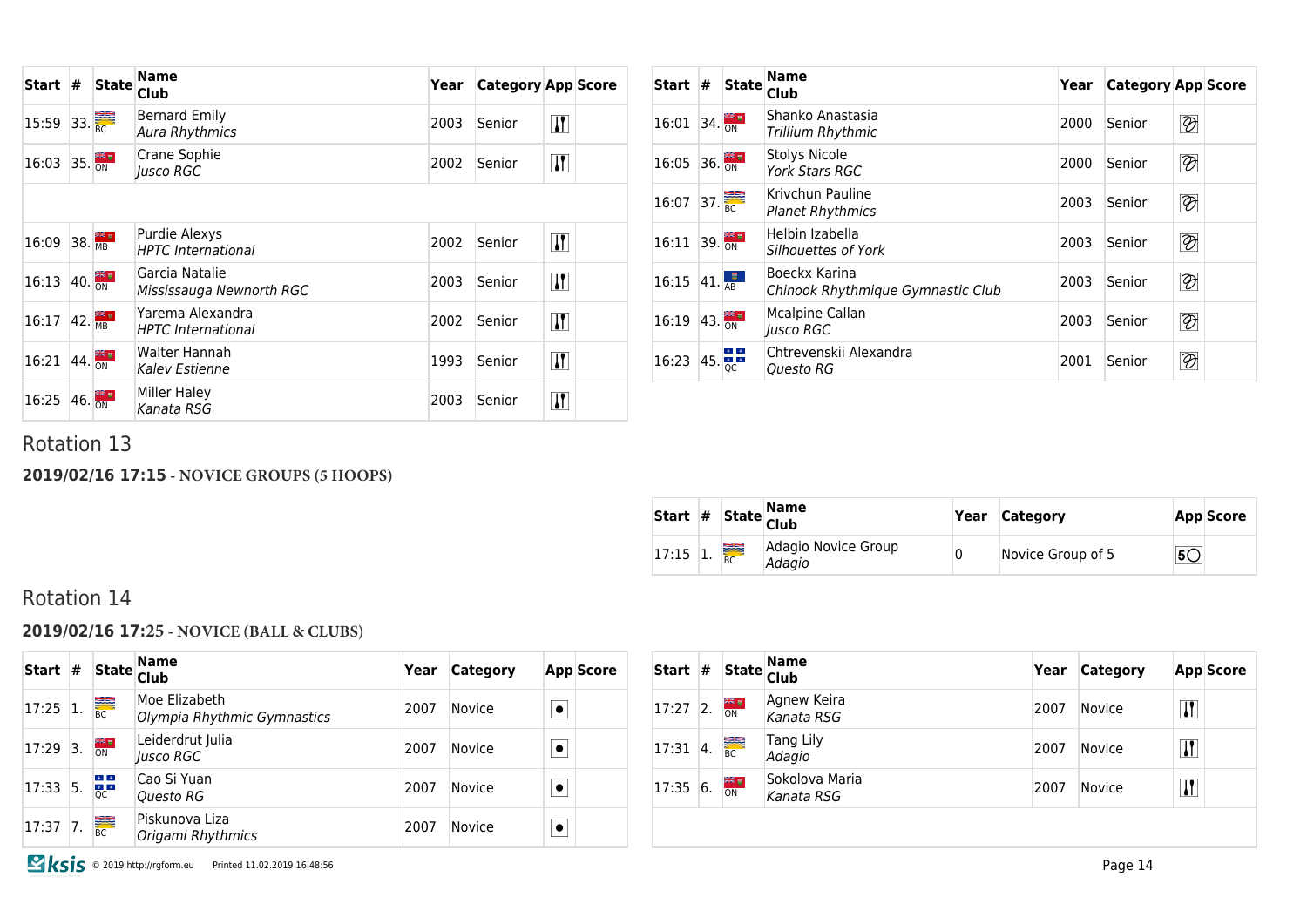| Start # State              |          | <b>Name</b><br><b>Club</b>                                     | Year | Category |           | <b>App Score</b> | Start # State              |                                 | Name<br><b>Club</b>                                          | Year | Category |
|----------------------------|----------|----------------------------------------------------------------|------|----------|-----------|------------------|----------------------------|---------------------------------|--------------------------------------------------------------|------|----------|
| $17:39$ 8.                 | BC<br>BC | Cameron Mishra<br>Okanagan Rhythmic Gymnastics Club            | 2007 | Novice   | $\bullet$ |                  | $17:41$ 9.                 | $\frac{1}{2}$ and $\frac{1}{2}$ | Tarek Elgendy Lela<br>Glimmer Athletic Club                  | 2007 | Novice   |
| 17:43 10. $\frac{17}{20}$  |          | Huseynov Emily<br>Trillium Rhythmic                            | 2007 | Novice   | $\bullet$ |                  | 17:45 11. $\frac{32}{5}$   |                                 | Wang Phoebe<br>York Stars RGC                                | 2007 | Novice   |
| 17:47 12.                  |          | <b>Czemeres Karlee</b><br>Wascana Rhythmic Gymnastics Club     | 2007 | Novice   | $\bullet$ |                  | 17:49 13.                  |                                 | Mechkova Maria<br><b>Toronto Aspirals</b>                    | 2007 | Novice   |
|                            |          |                                                                |      |          |           |                  | $17:51$ 14.                |                                 | Moe Elizabeth<br>Olympia Rhythmic Gymnastics                 | 2007 | Novice   |
| 17:53 15.                  |          | Agnew Keira<br>Kanata RSG                                      | 2007 | Novice   | $\bullet$ |                  | $17:55$ 16. $\frac{34}{5}$ |                                 | Leiderdrut Julia<br>Jusco RGC                                | 2007 | Novice   |
| $17:57$ 17.                |          | <b>Tang Lily</b><br>Adagio                                     | 2007 | Novice   | $\bullet$ |                  | $17:59$ $18.\overline{80}$ |                                 | Cao Si Yuan<br>Questo RG                                     | 2007 | Novice   |
| $18:01$ 19. $\frac{12}{5}$ |          | Sokolova Maria<br>Kanata RSG                                   | 2007 | Novice   | $\bullet$ |                  | 18:03 20.                  |                                 | Piskunova Liza<br>Origami Rhythmics                          | 2007 | Novice   |
|                            |          |                                                                |      |          |           |                  | 18:05 21.                  |                                 | Cameron Mishra<br>Okanagan Rhythmic Gymnastics Club          | 2007 | Novice   |
| 18:07 22.                  |          | Tarek Elgendy Lela<br><b>Glimmer Athletic Club</b>             | 2007 | Novice   | $\bullet$ |                  | 18:09 23.                  |                                 | Huseynov Emily<br>Trillium Rhythmic                          | 2007 | Novice   |
| $18:11$ 24.                |          | Wang Phoebe<br>York Stars RGC                                  | 2007 | Novice   | $\bullet$ |                  | 18:13 25.                  |                                 | <b>Czemeres Karlee</b><br>Wascana Rhythmic Gymnastics Club   | 2007 | Novice   |
| $18:15$ 26.                |          | Mechkova Maria<br><b>Toronto Aspirals</b>                      | 2007 | Novice   | $\bullet$ |                  | $18:17$ 27. $\frac{1}{AB}$ |                                 | Gavin Keira- Mae<br>Capital City Gymnastics Centre           | 2007 | Novice   |
| $18:19$ 28. $\frac{14}{5}$ |          | Popov Keira<br>Ritmika RGC                                     | 2007 | Novice   | $\bullet$ |                  | 18:21 29.                  |                                 | Habibiniya Sophia<br>Adagio                                  | 2007 | Novice   |
| 18:23 30. $\frac{1}{AB}$   |          | Mao Sophia<br>Chinook Rhythmique Gymnastic Club                | 2007 | Novice   | $\bullet$ |                  | 18:25 31.                  |                                 | Grundau-roden Lillian<br><b>Edmonton Rhythmic Gymnastics</b> | 2007 | Novice   |
| 18:27 32.                  |          | <b>Hardy Camille</b><br>Okanagan Rhythmic Gymnastics Club      | 0    | Novice   | $\bullet$ |                  | 18:29 33.                  |                                 | <b>Williams Maya</b><br><b>Burlington Gymnastic Club</b>     | 2007 | Novice   |
|                            |          |                                                                |      |          |           |                  | 18:31 34.                  |                                 | Beauchesne Angela<br><b>Edmonton Rhythmic Gymnastics</b>     | 2007 | Novice   |
| 18:33 35.                  |          | Ching Natalie<br>Adagio                                        | 2007 | Novice   | $\bullet$ |                  | 18:35 36.                  |                                 | Blanchard Lori Li<br>Extenso                                 | 2007 | Novice   |
| 18:37 37.                  |          | Sakata Tsubaki<br>Olympia Rhythmic Gymnastics                  | 2007 | Novice   | $\bullet$ |                  | 18:39 38.                  |                                 | Karasik Adel<br>Ritmika RGC                                  | 2007 | Novice   |
| $18:41$ 39.                |          | Kamenetsky Karina<br><b>Kelev Estienne</b>                     | 2007 | Novice   | $\bullet$ |                  |                            |                                 |                                                              |      |          |
| $18:43$ 40.                |          | Gavin Keira- Mae<br>Capital City Gymnastics Centre             | 2007 | Novice   | $\bullet$ |                  | 18:45 41.                  |                                 | Popov Keira<br>Ritmika RGC                                   | 2007 | Novice   |
|                            |          | <b>Sis</b> @ 2019 http://rgform.eu Printed 11.02.2019 16:48:56 |      |          |           |                  |                            |                                 |                                                              |      | Page 15  |

| Start | #                  | <b>State</b>           | Name<br>Club                                                 | Year | Category | <b>App Score</b>       |
|-------|--------------------|------------------------|--------------------------------------------------------------|------|----------|------------------------|
| 17:41 | 9.                 | <br>$\overline{ON}$    | Tarek Elgendy Lela<br>Glimmer Athletic Club                  | 2007 | Novice   | $\vert \bm{\Pi} \vert$ |
| 17:45 |                    | $11.$ $\frac{94}{5}$ W | Wang Phoebe<br><b>York Stars RGC</b>                         | 2007 | Novice   | $\mathbf{I}$           |
| 17:49 |                    | 13. $\frac{13}{5}$     | Mechkova Maria<br><b>Toronto Aspirals</b>                    | 2007 | Novice   | $\mathbf{H}$           |
| 17:51 |                    | 14.                    | Moe Elizabeth<br>Olympia Rhythmic Gymnastics                 | 2007 | Novice   | $\vert \bm{\Pi} \vert$ |
| 17:55 |                    | $16.5^{\frac{22}{15}}$ | Leiderdrut Julia<br>Jusco RGC                                | 2007 | Novice   | $\vert \bm{\Pi} \vert$ |
| 17:59 |                    | 18.                    | Cao Si Yuan<br>Questo RG                                     | 2007 | Novice   | $\mathbf{H}$           |
| 18:03 |                    | 20.5                   | Piskunova Liza<br>Origami Rhythmics                          | 2007 | Novice   | $\vert \vert \vert$    |
| 18:05 |                    | 21.5c                  | Cameron Mishra<br>Okanagan Rhythmic Gymnastics Club          | 2007 | Novice   | $\mathbf{H}$           |
| 18:09 |                    | 23. $\frac{1}{ON}$     | Huseynov Emily<br>Trillium Rhythmic                          | 2007 | Novice   | $\vert \bm{\Pi} \vert$ |
| 18:13 |                    | 25.5K                  | Czemeres Karlee<br>Wascana Rhythmic Gymnastics Club          | 2007 | Novice   | $\vert \bm{\Pi} \vert$ |
| 18:17 | 27. $\frac{4}{AB}$ |                        | Gavin Keira- Mae<br>Capital City Gymnastics Centre           | 2007 | Novice   | $\mathbf{H}$           |
| 18:21 |                    | 29.5c                  | Habibiniya Sophia<br>Adagio                                  | 2007 | Novice   | $\vert \bm{\Pi} \vert$ |
| 18:25 |                    | $31. \frac{3}{AB}$     | Grundau-roden Lillian<br><b>Edmonton Rhythmic Gymnastics</b> | 2007 | Novice   | $\vert \bm{\Pi} \vert$ |
| 18:29 |                    | 33. $\frac{125}{ON}$   | Williams Maya<br><b>Burlington Gymnastic Club</b>            | 2007 | Novice   | $\vert \bm{\Pi} \vert$ |
| 18:31 |                    | 34. $AB$               | Beauchesne Angela<br><b>Edmonton Rhythmic Gymnastics</b>     | 2007 | Novice   | $\mathbf{H}$           |
| 18:35 |                    | $36. \frac{C}{NB}$     | Blanchard Lori Li<br>Extenso                                 | 2007 | Novice   | $\vert \bm{\Pi} \vert$ |
| 18:39 |                    | 38. $\frac{12}{5}$     | Karasik Adel<br>Ritmika RGC                                  | 2007 | Novice   | $\overline{M}$         |
|       |                    |                        |                                                              |      |          |                        |
| 18:45 | 41.5 <sub>ON</sub> |                        | Popov Keira<br>Ritmika RGC                                   | 2007 | Novice   | $\overline{M}$         |
|       |                    |                        |                                                              |      |          |                        |